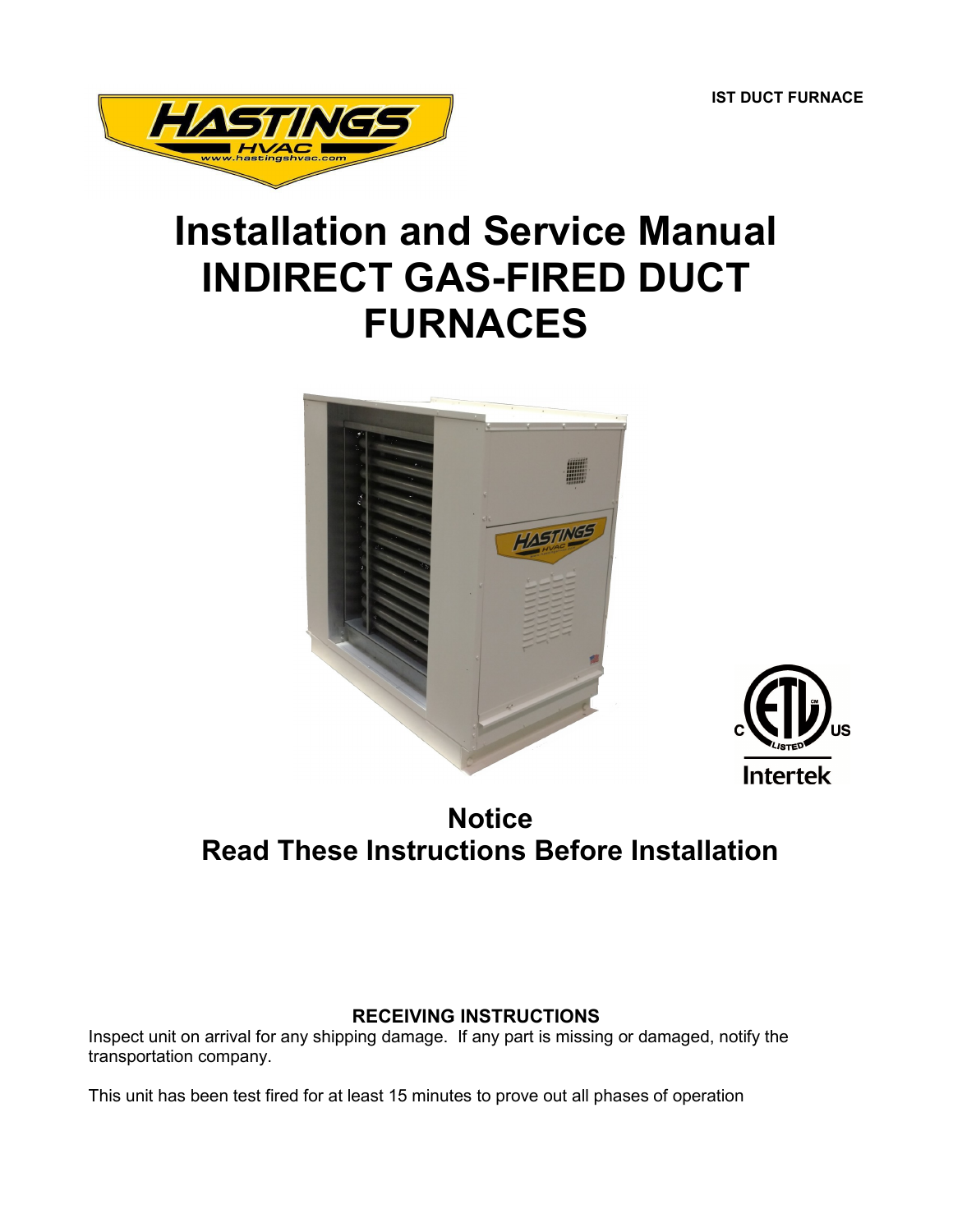## **WARNING**

#### FIRE OR EXPLOSION HAZARD

Failure to follow safety warnings exactly could result in serious injury, death or property damage.

Be sure to read and understand the installation, operation and service instructions in this manual.

Improper installation, adjustment alteration, service or maintenance can cause serious injury, death or property damages.

- Do not store or use gasoline or other flammable vapors and liquids in the vicinity of this or any other appliance.
- WHAT TO DO IF YOU SMELL GAS
	- Do not try to light any appliance.
	- Do not touch any electrical switch: do not use any phone in your building.
	- Leave the building immediately.
	- Immediately call your gas supplier from a phone remote from the building. Follow the gas supplier's instructions.
	- If you cannot reach your gas supplier, call the fire department.
- Installation and service must be performed by a qualified installer, service agency or the gas supplier.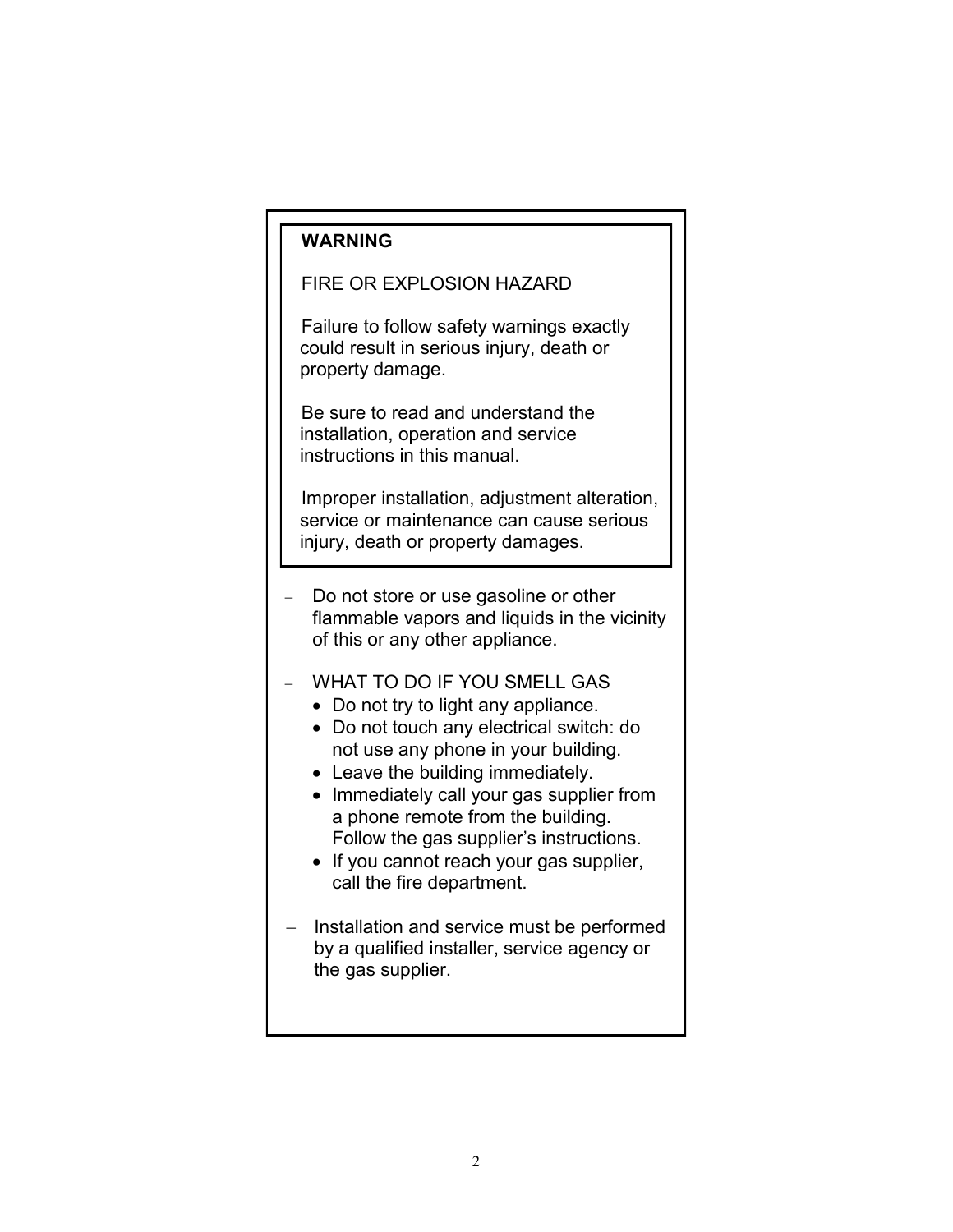## **Table of Contents**

| <b>Installation</b>                      |  |
|------------------------------------------|--|
|                                          |  |
|                                          |  |
|                                          |  |
|                                          |  |
| Hangars, Garages and Parking Structures7 |  |
|                                          |  |
|                                          |  |
|                                          |  |
|                                          |  |

| Venting                    |  |
|----------------------------|--|
|                            |  |
|                            |  |
|                            |  |
|                            |  |
|                            |  |
|                            |  |
| <b>Operation</b>           |  |
|                            |  |
|                            |  |
| <b>Setting Firing Rate</b> |  |
|                            |  |
|                            |  |
|                            |  |
|                            |  |
|                            |  |
|                            |  |
|                            |  |
|                            |  |

Model and Serial Number can be found on Equipment Specification Plate inside of Furnace access panel.

| Model #               |  |
|-----------------------|--|
| Serial #              |  |
| Date of Purchase      |  |
| <b>Purchased from</b> |  |

## **Model Designation**

| <b>Model</b>                      | Configuration                         |  |                |
|-----------------------------------|---------------------------------------|--|----------------|
| <b>XXX</b><br><b>IST</b>          |                                       |  |                |
|                                   | - Indoor                              |  | A-Single Bank  |
| <b>MBH</b> Input<br>(See Table 1) | IS - Indoor / Separate Combustion Air |  | B- Double Bank |
|                                   | O - Outdoor                           |  | C-Triple Bank  |

#### **Performance Data**

**Table 1 -** Furnace Performance

|                                      |          |                    |                |                | <b>Air Temperature Rise</b> |               |                |      |                |
|--------------------------------------|----------|--------------------|----------------|----------------|-----------------------------|---------------|----------------|------|----------------|
| <b>Model</b><br>Input<br><b>Size</b> | (Btu/Hr) | Output<br>(Btu/Hr) | $30^{\circ}$ F | $40^{\circ}$ F | $50^{\circ}$ F              | $60^{\circ}F$ | $70^{\circ}$ F | 80°F | $90^{\circ}$ F |
|                                      |          |                    | Airflow (CFM)  |                |                             |               |                |      |                |
| <b>IST-100</b>                       | 100,000  | 80,000             | 2468           | 1851           | 1481                        | 1234          | 1058           | 926  | 823            |
| <b>IST-150</b>                       | 150,000  | 120,000            | 3702           | 2777           | 2221                        | 1851          | 1587           | 1389 | 1234           |
| <b>IST-200</b>                       | 200,000  | 160,000            | 4936           | 3702           | 2962                        | 2468          | 2116           | 1851 | 1645           |
| <b>IST-250</b>                       | 250,000  | 200,000            | 6170           | 4628           | 3702                        | 3085          | 2644           | 2314 | 2057           |
| <b>IST-300</b>                       | 300,000  | 240,000            | 7404           | 5554           | 4443                        | 3702          | 3173           | 2777 | 2468           |
| <b>IST-350</b>                       | 350,000  | 280,000            | 8638           | 6479           | 5183                        | 4319          | 3702           | 3240 | 2880           |
| <b>IST-400</b>                       | 400,000  | 320,000            | 9872           | 7404           | 5923                        | 4936          | 4231           | 3702 | 3291           |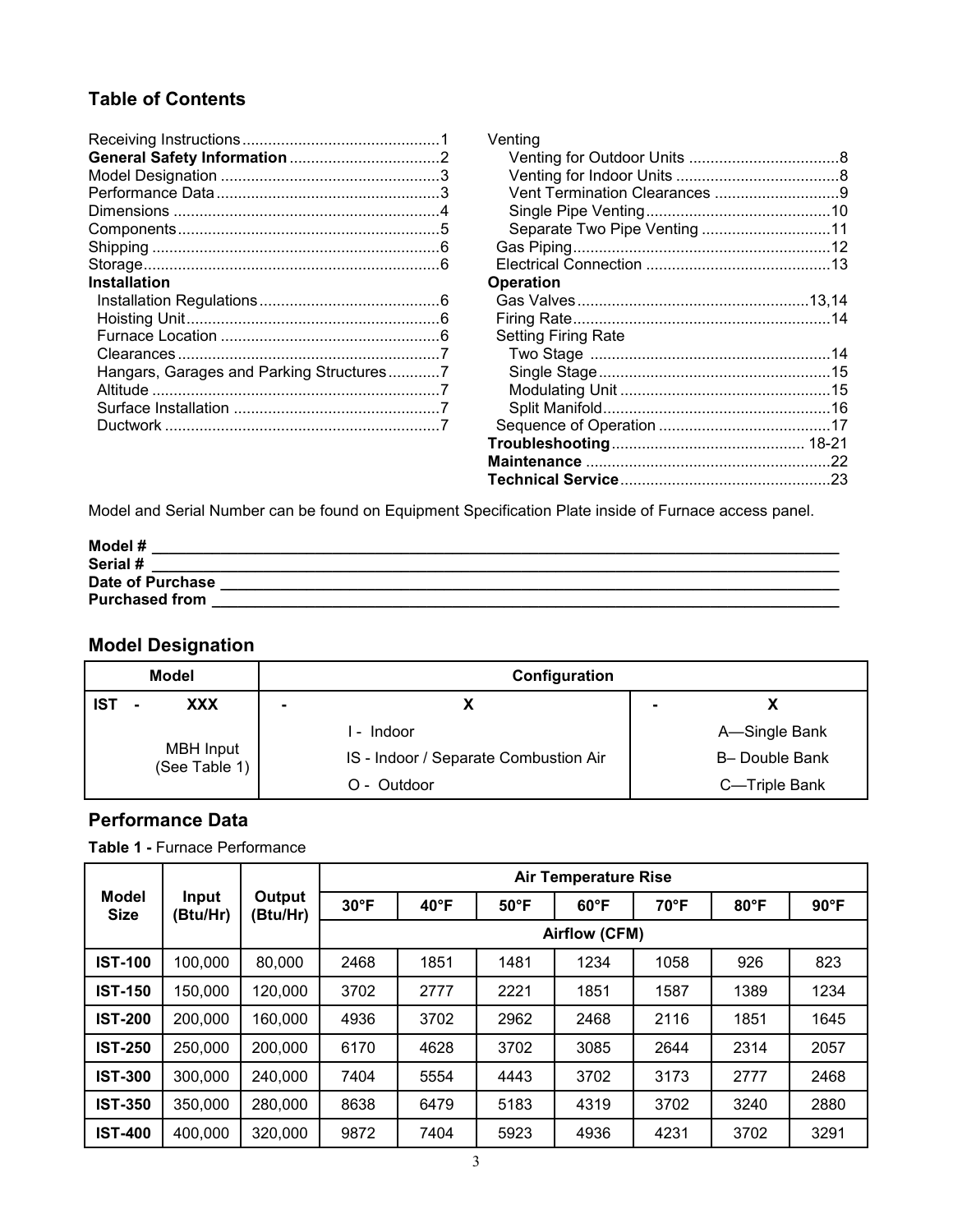**Dimensions** (All dimensions are in inches)



Outdoor Furnace

Indoor Furnace (with Separated Combustion Air)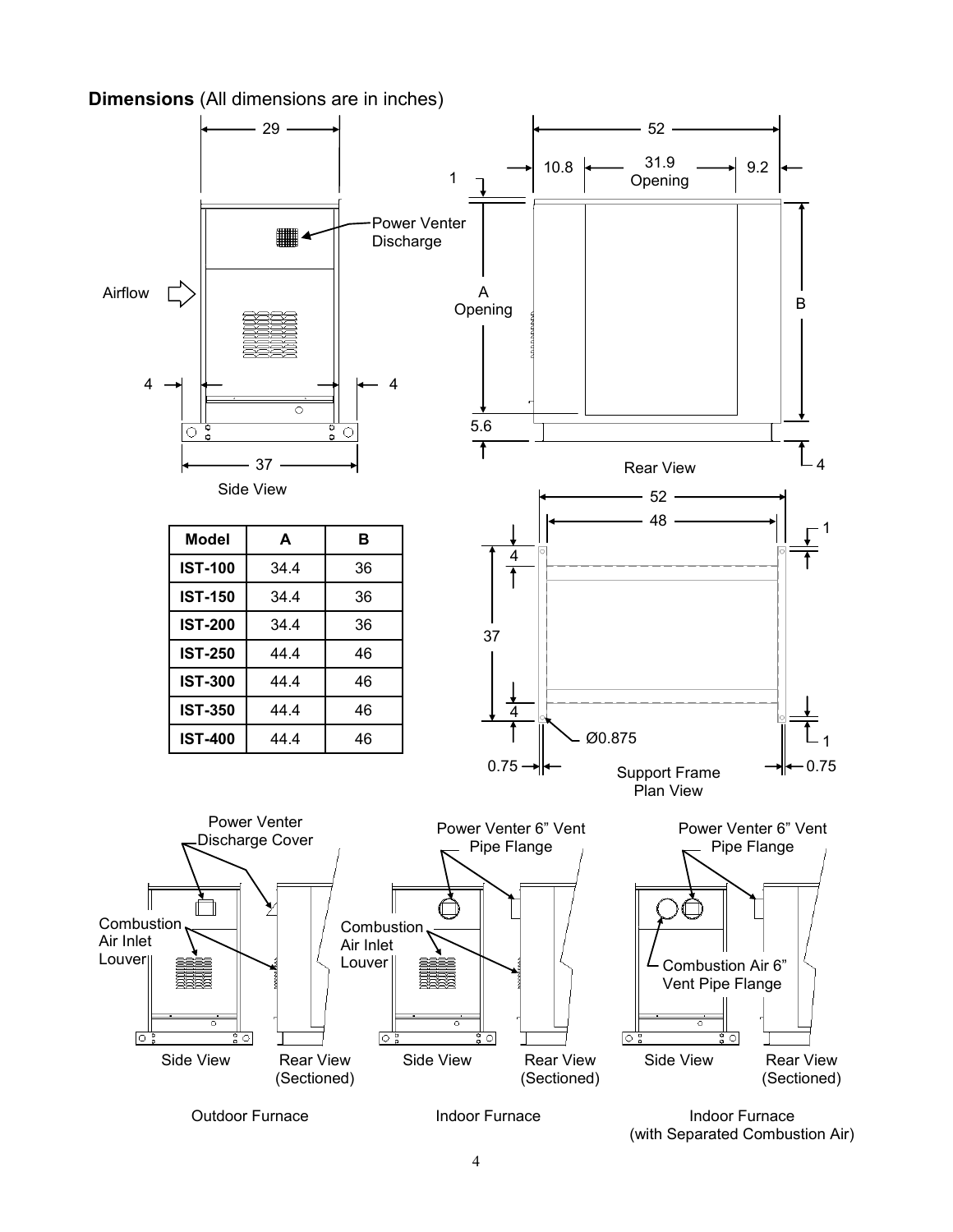#### **Components (General Location)**



**Figure 1** - Furnace Component Locations

Components and their location may vary from Figure 1. Refer to the wiring schematic that was shipped with furnace. The wiring schematic can be found in an envelope in the furnace control access panel.

- 1. Flame Rod
- 2. Air Flow Proving Switches
- 3. Combustion Blower
- 4. Collector Box
- 5. High Limit Switch
- 6. Ignition Module
- 7. Modulation Control
- 8. Fuse
- 9. Supply Power Terminal Strip
- 10. Combination Valve
- 11. Modulating Valve
- 12. Spark Igniter
- 13. Low Voltage Terminal Strip
- 14. Timer Delay Relay
- 15. Control Transformer
- 16. Relay
- 17. Burner Manifold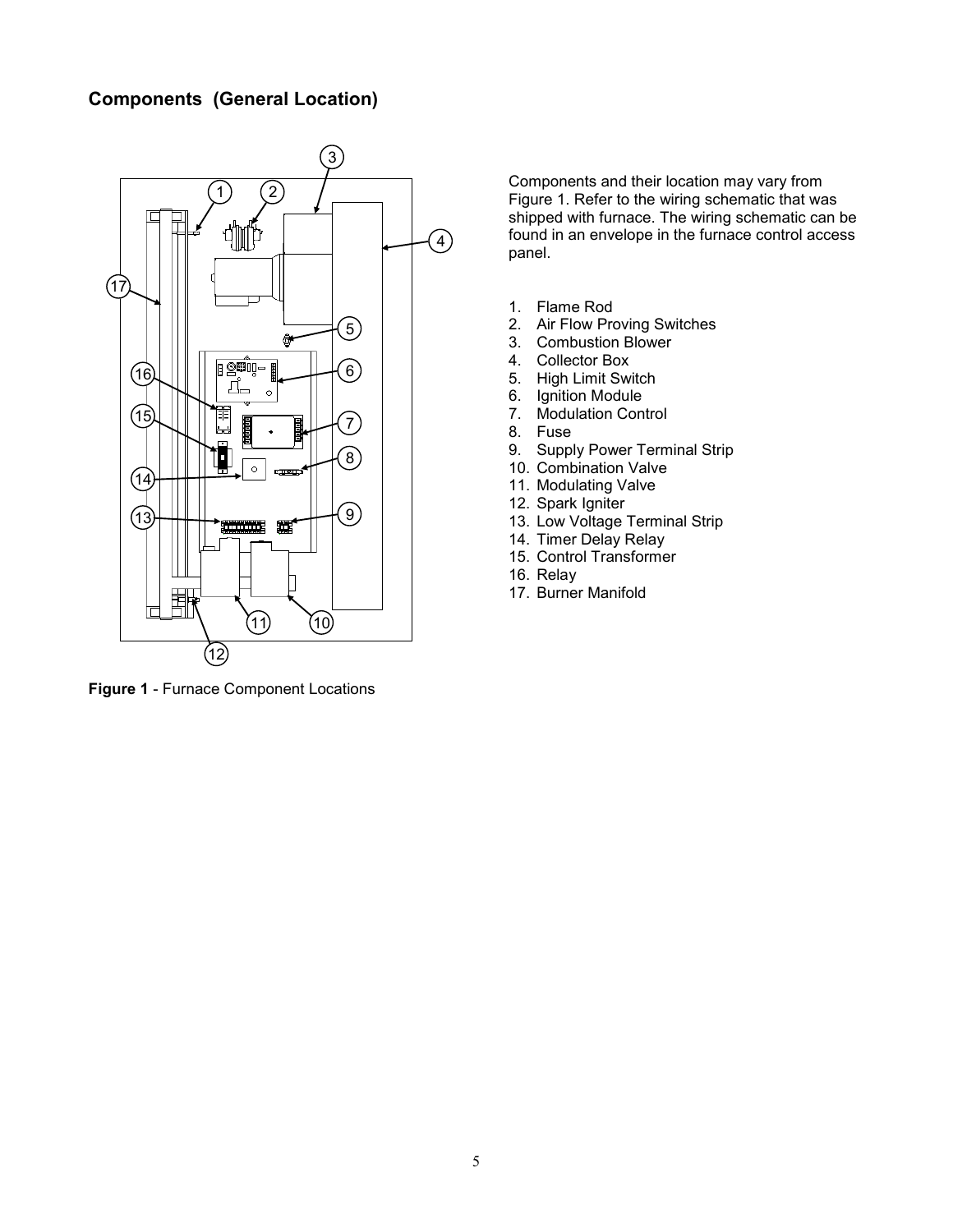#### **Shipping**

- The unit is shipped by either common carrier or flat bed trailer. Consult with the factory on number of sections per load.
- The remote control panel, when provided, is shipped unmounted.

#### **Storage**

If equipment is not installed within 5 days after receipt, the equipment must be stored in a dry environment and free of rodents.

#### **Installation Regulations**

Installation of this appliance must conform to applicable federal, state, and local codes and regulations, and with guidelines established by CSA (Canadian Standards Association), NFPA (National Fire Protection Association), N.E.C. (National Electrical Code), the National Board of Fire Underwriters and CSA B149.1 Listed are codes appearing in this text, the Associations, and their addresses where they may be obtained.

Intertek Testing Services NA Inc. (E.T.L.) 165 Main Street Cortland, New York 13045

All NFPA codes, National Electrical Code National Fire Protection Association, Inc. Batterymarch Park Quincy, Massachusetts 02269

Standard of National Board of Fire Underwriters National Board of Fire Underwriters 85 John Street New York, New York 10036

Canadian Standards Association/CSA Group CSA Group 178 Rexdale Blvd. Toronto ,ON Canada M9W 1R3

#### **Hoisting Unit**

The weight of the systems are available by contacting Hastings HVAC Inc.

Furnaces contain lifting holes in the base rails. Use spreader bars between lifting cables to prevent damage to the furnace. (Figure 2.)



**Figure 2** — Lifting unit using spreader bars.

#### **Furnace Location**

- 1. Be sure that structural support at the unit location site will support the weight of the unit.
- 2. Outdoor units with poor venting and other undesirable operating conditions may be caused by a negative pressure condition or high pressure zones created by walls or other obstructions. Therefore, the furnace must be located as far as possible from the source of such turbulence and at least six feet from the edge of the roof.
- 3. Indoor units must **NOT** be operated in the presence of chlorinated, halogenated or acidic vapors. Even slight traces of chlorine combined with products of combustion will cause serious damage to heat exchanger.
- 4. Indoor units must have adequate combustion air. If heaters are installed in a closed room, provide outside opening of one square inch per 1,000 BTU for combustion air alone.
- 5. Indoor units must not operate in an area with a negative air pressure condition. Provide adequate make-up air.
- 6. Indoor units installed where there is sawdust, lint, soot, dirt, etc., areas of high air contamination, must be cleaned frequently or serious damage will result. Refer to section on CLEANING for recommended frequency.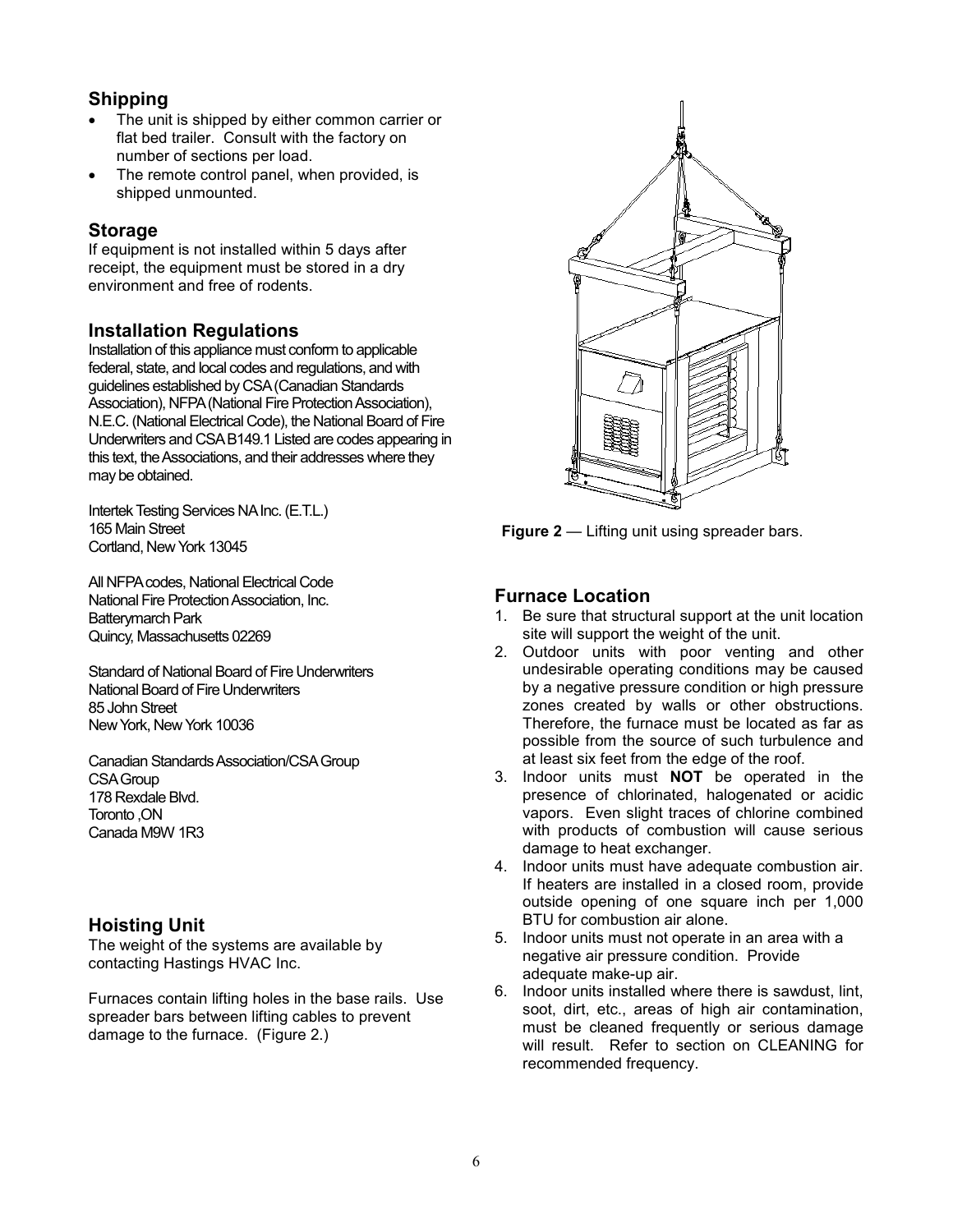#### **Clearances**

Required minimum clearances to combustible material are as follows:

#### **Table 2**

| <b>Combustible Material Clearances</b> |    |  |
|----------------------------------------|----|--|
| Sides                                  | ົ" |  |
| Top                                    | ົ" |  |
| <b>Bottom</b>                          |    |  |

#### **Table 3**

| Service Clearances |     |  |
|--------------------|-----|--|
| Control Side       | 46" |  |
| Top                | 6"  |  |
| Back               | 6"  |  |

#### **Hangars, Garages and Parking Structures**

Install in aircraft hangars in accordance with the current ANSI/NFPA 409 - "Latest Revisions", Standard on Aircraft Hangars, and in public garages in accordance with the current ANSI/NFPA 88A Standard for Parking Structures - "Latest Revisions", Standards for Repair Garages, ANSI/NFPA 88B and with the Natural Gas and Propane Installation code, CSA-B149.1. A clearance of 10 feet must be provided from the bottom of the heater to the top surface of wings or engine enclosures of the highest aircraft to be housed in the hangar and a minimum clearance of 8 feet from the door in other sections such as offices and shops connected with hangar and in public garages. Also, the heaters must be so located that they will be protected from damage by aircraft, cranes, scaffolding, etc., and must be accessible for servicing and adjustment. Standard ANSI/NFPA 88 A, B - "Latest revisions" specifies that the heater must be so located that the clearance to combustible materials conform with NFPA Nos. 52 and 54 and that such material must not attain a temperature over 160º by continued operation of the heater.

#### **Altitude**

For U.S. installations at elevations above 2,000 feet (610 m), the appliance shall be de-rated 4 percent for each 1,000 feet (305 m) of elevation above sea level. For Canadian installations, appliances are certified for altitudes of 0 to 2000 feet (0-610 m) and 2,000 to 4,500 feet (610-1,370 m) and in accordance with standard CGA 2.17.

High altitude ratings may be obtained by a change in orifice and/or manifold pressure. Contact the manufacturer or gas company before changing spud sizes or pressure regulator setting.

#### **Surface Installation**

A 4-inch frame is an integral part of the appliance and may be installed directly on the floor or roof or other combustible construction. For ease of service and safe operation, however, it is suggested that the furnace be located above the installation surface on a field fabricated base. This base may be a mounting frame or support, a factory roof curb mounting frame or a slab. The following items are important in this regard:

- Be sure that roof joist or support will not interfere with inlet and return air ducts.
- Be sure frame or support is square, level and not twisted.
- Field fabricated frame, support, or slab must be high enough to prevent any form of moisture from entering unit.
- All joints on frame must be sealed with caulking compound.

#### **Ductwork**

Uniform air distribution across the heat exchanger is critical for proper performance and prevention of premature heat exchanger failure.

The duct furnace must be installed on the positive pressure side of the air circulation blower. The blower must provide the required CFM air delivery as specified on the appliance rating plate

A duct furnace shall be installed with an inlet duct which will provide air distribution equivalent to a straight run of duct having the same cross-sectional area as the inlet opening and not less than 2 equivalent diameters in length.

If air distribution across the heat exchanger tubes is not uniform, install additional turning vanes or baffles in the ductwork

Ductwork connected to the duct furnace should have removable access panels on both upstream and downstream sides of the duct furnace. These openings shall be accessible when the appliance is installed in service, and be of such size that smoke or reflected light may be observed inside the casing to indicate the presence of leaks in the heating element. The cover for the opening should be attached in such a manner as to prevent leaks.

All duct connections and seams should be caulked or taped to provide an airtight and weathertight seal. A high temperature caulking (250ºF) or sheet metal flashing may be used for this purpose.

Unit is approved for installation downstream from refrigeration units.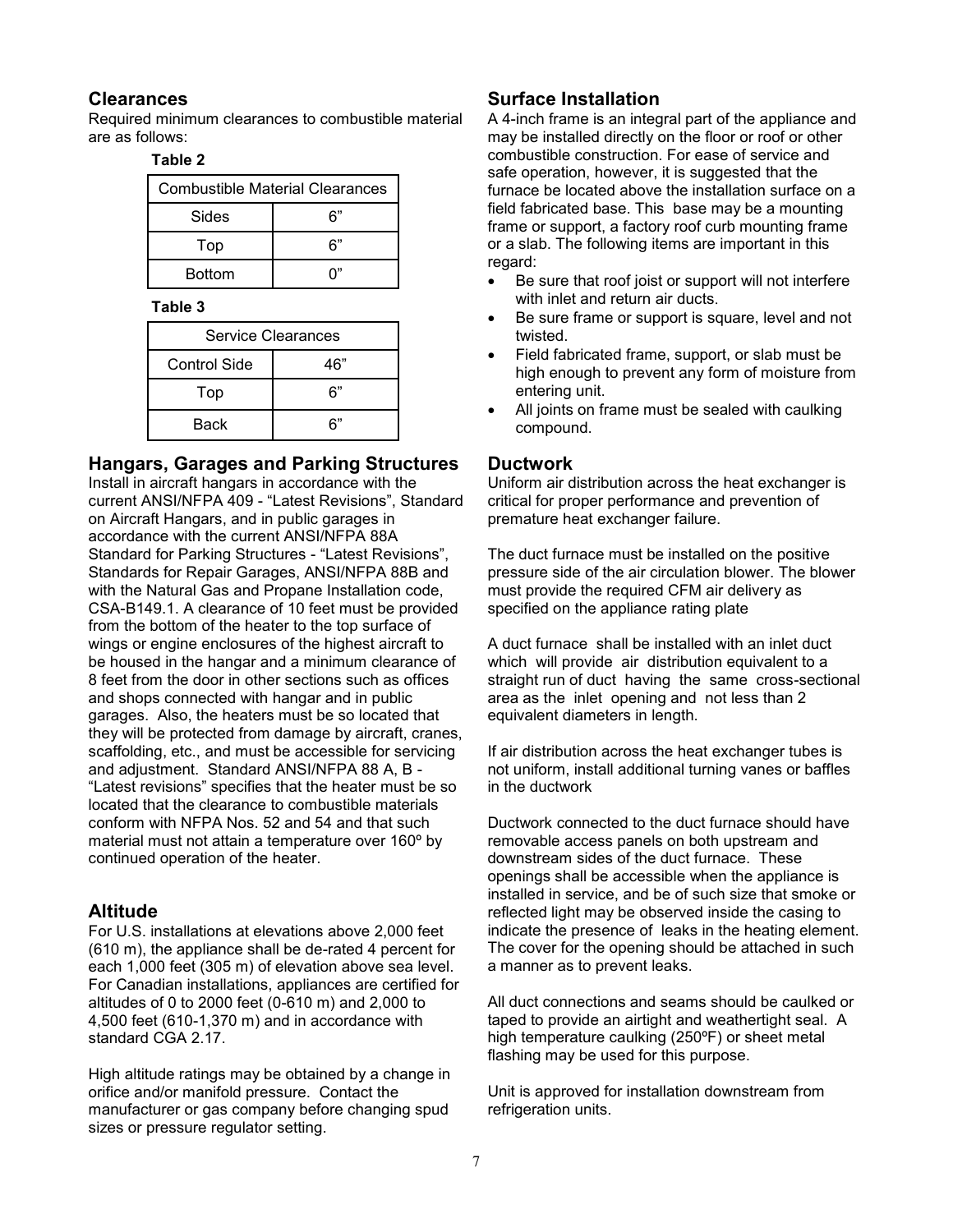#### **Venting**

#### **Venting for Outdoor Units**

The outdoor model furnace is complete as received. No further venting of unit is required for installation. Make sure the flue products will not negatively affect its surroundings by reviewing section: **Vent Termination Clearances.**

### **Venting for Indoor Units**

## **IMPORTANT**

#### **VENTING IS REQUIRED ON ALL INDOOR INSTALLATIONS.**

All venting installations shall conform to the latest edition of the National Fuel Gas Code, ANSI Z223.1 or the Canadian CSA B-149 installation code. Local codes may supersede the above codes

These units are **Category III** appliances and the venting must apply accordingly.

Positive pressure flue vent is recommended for indoor installations. For the requirement of positive pressure flue vent review local codes.

Always use flue pipe of the same size as the flue connections on the duct furnace (see Table 4)

Use 26 gauge or heavier galvanized steel vent pipe. All vent pipe must be sealed gas tight. Seal vent pipe joints with silicon sealant or aluminum foil tape suitable for temperatures up to 350 F.

Type "B" gas vent is recommended for flue venting above roof lines or external wall penetrations.

Single wall vent pipe should be insulated to reduce condensation.

Do not connect the furnaces to other vent systems. Each furnace must have its own vent pipe and vent terminal.

Do not directly attach an elbow to the exhaust venter outlet. A minimum of 12 inches of straight vent pipe should be installed directly to the venter outlet before attaching any elbows.

The maximum vent pipe length for these heaters is shown in Table 4. A total equivalent vent pipe length can be calculated using equivalent straight pipe lengths for tees and elbows. The maximum vent pipe length is decreased by six feet for each sweep elbow, two and one half feet for termination tee, and ten feet for each short radius elbow. Minimum Horizontal vent length is 'as needed' to exit the exterior wall.

**Table 4 -** Flue Pipe Sizing

| IST Flue Pipe Sizing: Total Equivalent Feet (TEF) |                               |                             |  |
|---------------------------------------------------|-------------------------------|-----------------------------|--|
| Furnace<br>Size<br>(MBH)                          | <b>Flue Pipe</b><br>Diameter* | Max. Length of Flue<br>Pipe |  |
| 100-400                                           | 6.0 Inches                    | 100 TEF                     |  |

\* 26 gauge or heavier galvanized vent pipe.

The horizontal portions of the venting system should be supported to prevent sagging. Suspended support straps should be placed at a minimum spacing of 4 feet horizontally and at elbows, or as specified by the vent supplier and in accordance with the pitch as required in the National Fuel Gas Code ANSI Z223.1/NFPA 54 or the National Gas and Propane Installation Code CSA B149.1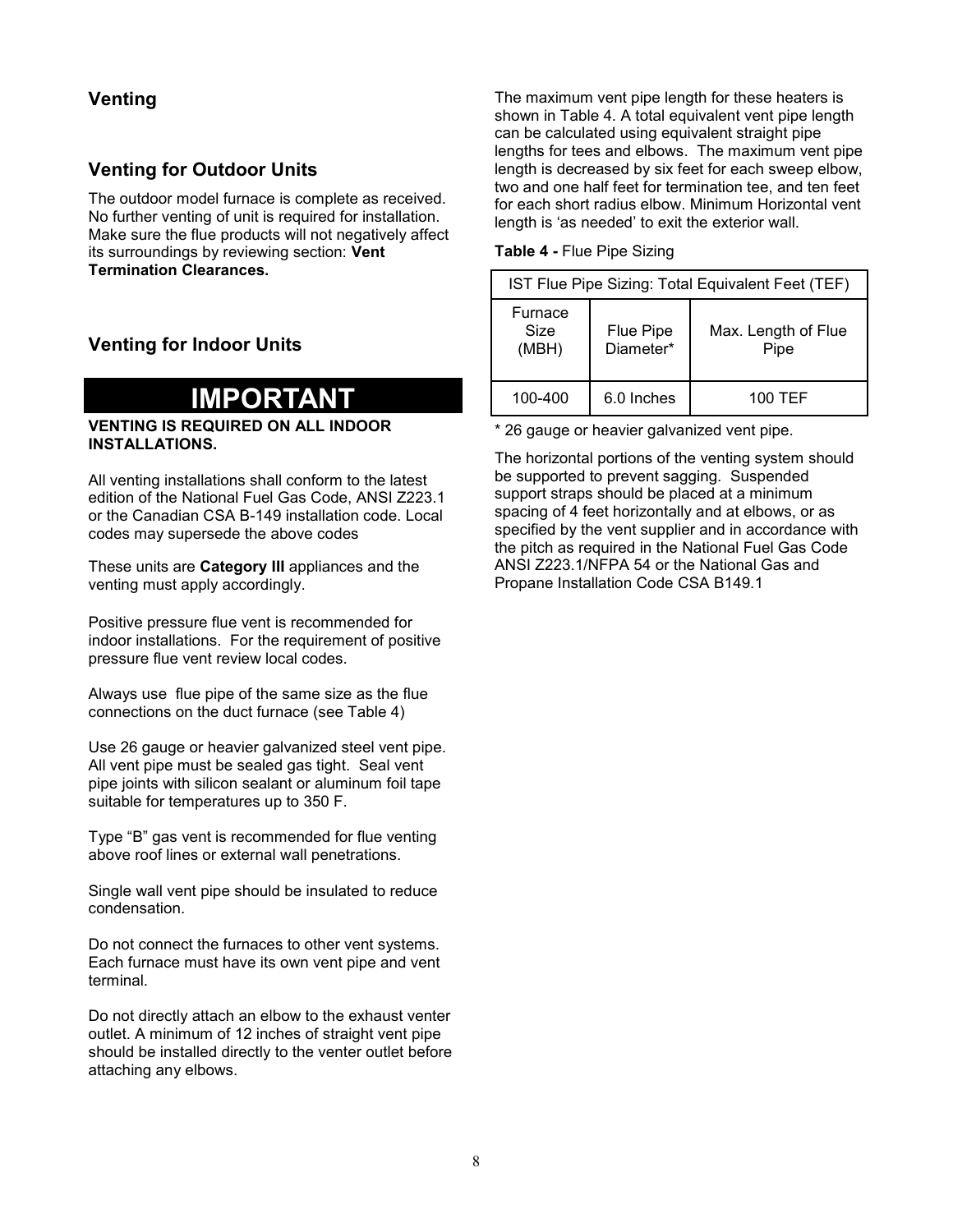#### **Vent Termination Clearances**

#### **Vent Termination Clearances (USA)**

For U.S.A. standards vent systems must conform to the latest edition of the National Fuel Gas Code (NFPA 54) and the latest edition of NFPA 211, or as follows:

- Not less than 7 feet above grade when located adjacent to public walk ways.
- At least 3 feet above any forced air inlet located within 10 feet.
- At least 4 feet below, 4 feet horizontally from or 1 foot above any door, window or gravity air inlet into any building.
- At least 1 foot above grade, or at least 1 foot above the normally expected snow accumulation level.
- Directed such as to not jeopardize people.
- At least 4 feet from electric meters, gas meters, regulators and relief equipment.
- Sealing or shielding of exposed surfaces with a corrosion resistant material may be required to prevent staining or deterioration of building materials
- Not less than 2 feet from an adjacent building.

Distance from adjacent public walkways, adjacent buildings, opening windows and building openings, shall conform with local codes, or in the absence of local codes, with the National Fuel Gas Code, ANSI Z223.1/NFPA 54, or the Natural Gas and Propane Installation Code, CSA B149.1

Local codes may supersede any of the above provisions.

## **Vent Termination Clearances (Canada)**

In Canada vent systems must conform to the latest edition of the Natural gas and Propane Installation Code (CSA-B149.1 or CSA-B149.2), or as follows:

- A venting system shall not terminate underneath a veranda, porch, or deck, or above a paved sidewalk or a paved driveway that is located between two buildings, and that serves both buildings.
- The exit terminals of mechanical draft systems shall not be less than 2.14m above grade when located adjacent to a paved sidewalk or driveway.
- A venting system shall not direct flue gases towards brickwork, siding, or other construction, in such a manner that may cause damage from heat or condensate from the flue gases.
- A vent system shall not direct flue gases so as to jeopardize people, overheat combustible structures, or enter buildings.
- A venting system shall not terminate within 1.8m of the following:
	- A window, door or mechanical air supply inlet of any building, including soffit openings.
	- A gas service regulator vent outlet/ gas and electric meter(s) / relief devices
	- A combustion air inlet.
	- A property line.
	- A direction facing combustible materials or openings of surrounding buildings.
- A venting system shall not terminate within 1m of the following:
	- Above a gas meter/regulator assembly within 1m horizontally of the vertical centerline of the regulator.
	- An oil tank or an oil tankfill inlet.
	- The inside corner of an L-shaped structure.
- A venting system shall not terminate within .3m of the following:
	- Above grade level or any surface that may support snow, ice, or debris.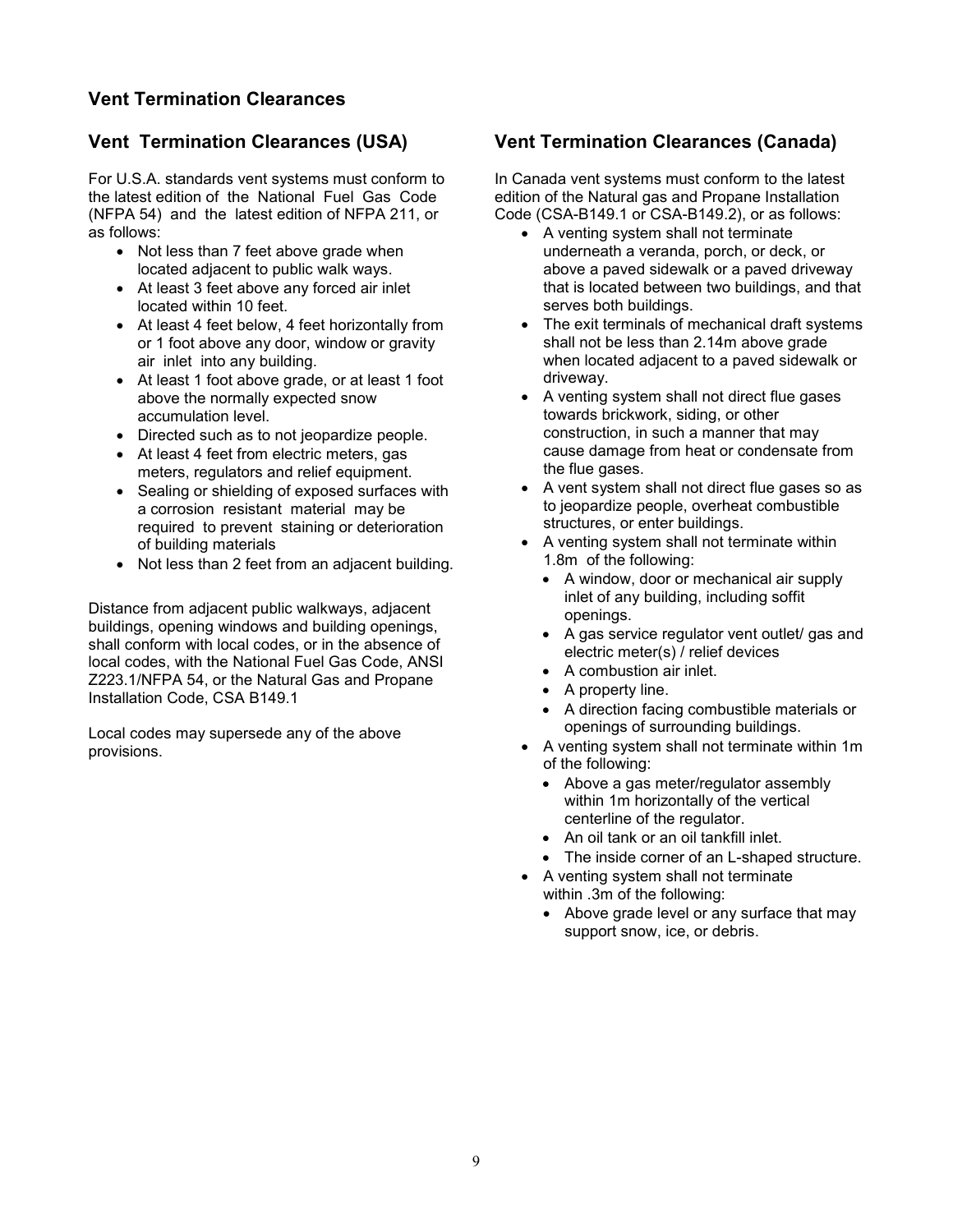### **Indoor Venting**

### **Single Pipe Venting**

Standard single pipe venting uses air inside the building for combustion. The air enters the furnace through the louvered panel. Exhaust is vented through a single penetration in the roof or side wall.

Duct furnaces must **NOT** be installed in locations where atmosphere is corrosive or flammable This environment will cause severe damage to the unit.

Indoor units must have adequate combustion air. If heaters are installed in a closed room, provide an outside opening of one square inch per 1,000 BTU for combustion air alone.

The venting should be installed to prevent condensation from draining back toward unit. Horizontal vent pipes should be pitched downward 1/4 inch per foot away from the furnace. It is recommended to install a Tee with drip leg and cleanout cap at the lowest point of the vent system.

Straight vertical runs out through the roof are preferred. Vertical vent pipes should be equipped with condensate drains.

Every exhaust pipe must have a vent terminal on the end. Vertical flue stacks shall be terminated with an approved cap. The termination vent Tee should be used on horizontal venting. Refer to Figures 4 and 5 for recommended arrangements.

Do not attach elbow directly to exhaust vent flange. A minimum of 12" of horizontal vent pipe must be attached to the exhaust vent flange before attaching additional horizontal or vertical vent pipe. (See Figure 3)



"B" recommended for external of building. Approved Cap 2 ft. above 24" min.\* parapet wall Roof Exhaust Positive pressure vent flue required inside building Combustion Air Inlet ता

6" Diameter vent pipe. Type

\* Increase height to adjust for snow depth.

**Figure 4** - Vertical single pipe venting





**Figure 3** - Required minimum horizontal vent extension from furnace.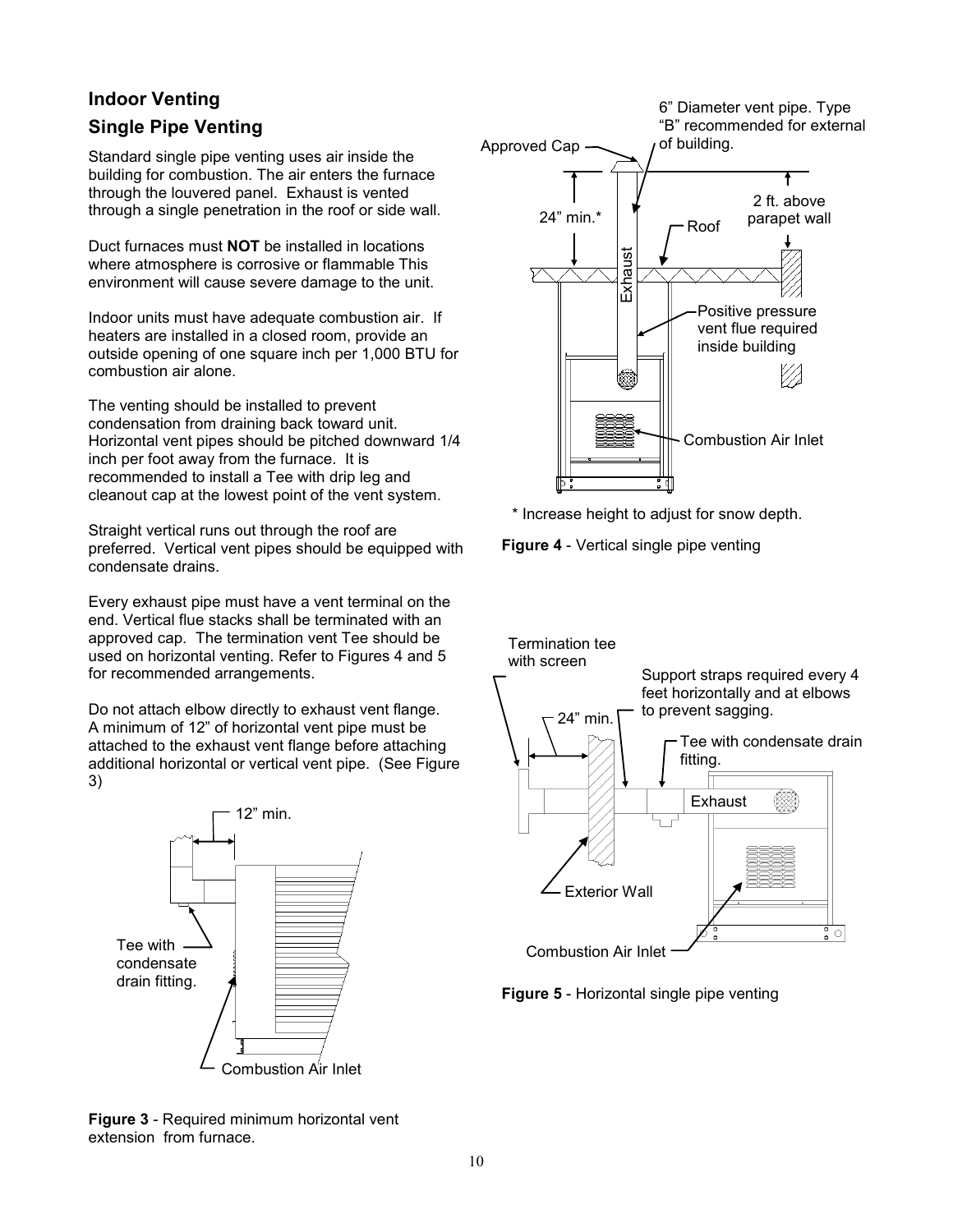## **Indoor Venting Separate Two Pipe Venting**

Separate two pipe venting systems use outside air for combustion and vent exhaust to outdoors Two pipe systems require two penetrations through a side wall or roof.

The venting should be installed to prevent condensation from draining back toward unit. Horizontal vent pipes should be pitched downward 1/4 inch per foot away from the furnace. It is recommended to install a Tee with drip leg and cleanout cap at the lowest point of the vent system.

Straight vertical runs out through the roof are preferred. Vertical vent pipes should be equipped with condensate drains.

Every exhaust pipe must have a vent terminal on the end. Vertical flue stacks shall be terminated with an approved cap. The termination vent Tee should be used on horizontal venting. Refer to Figures 6 and 7 for recommended arrangements.

Do not attach elbow directly to exhaust vent flange. A minimum of 12" of horizontal vent pipe must be attached to the exhaust vent flange before attaching additional horizontal or vertical vent pipe. (See Figure 3)

Support straps required every 4 feet horizontally and at elbows to prevent sagging.







\* Increase height to adjust for snow depth.

**Figure 7**– Vertical separate two pipe venting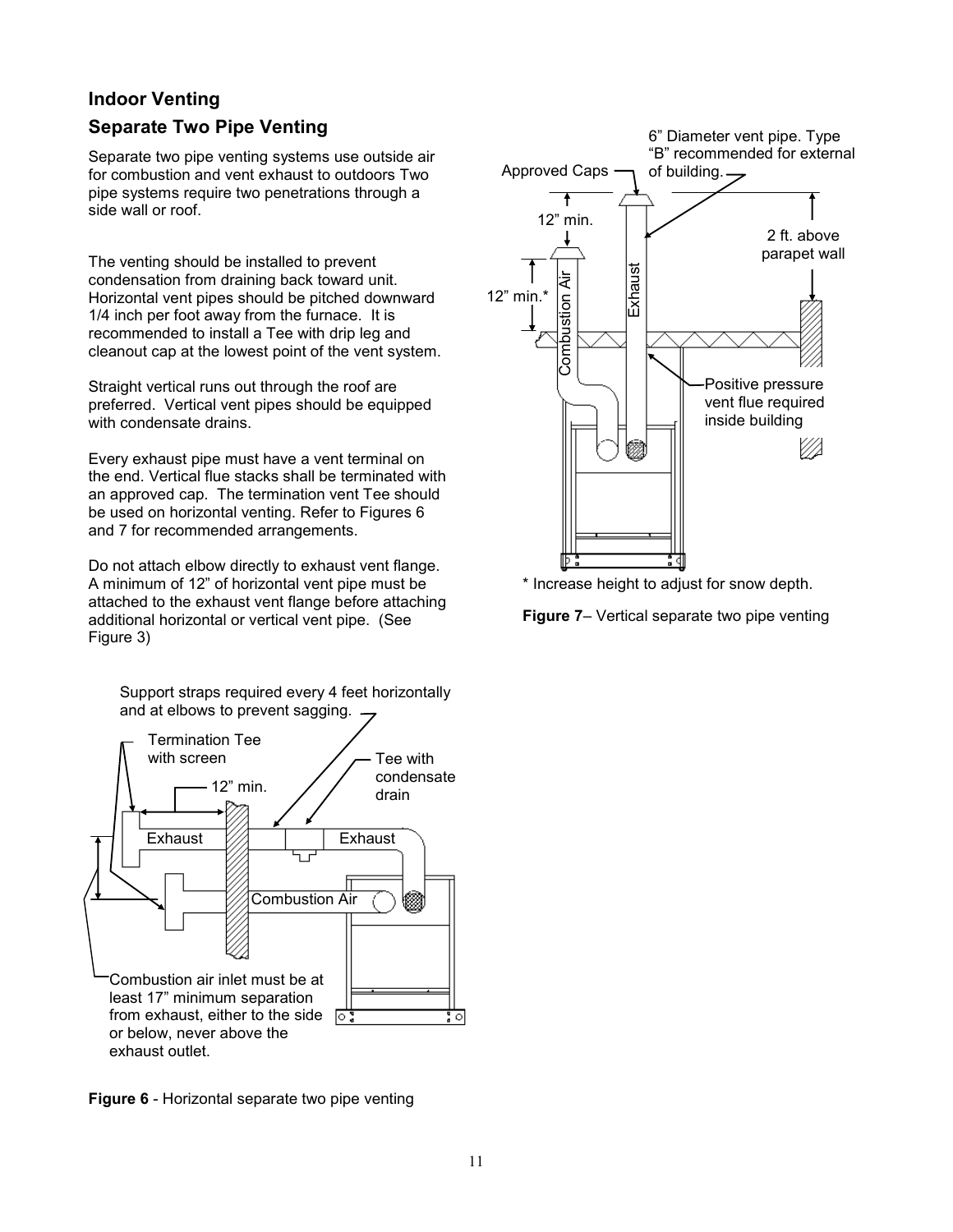### **Gas Piping**

## **IMPORTANT**

All piping must conform to the latest edition of the national fuel gas code ANSI Z223.1 and any applicable local codes. In Canada, the installations of the equipment should conform to CSA B149 as well as any applicable local codes.

## **IMPORTANT**

Gas Pressure to the appliance should **NEVER** exceed 1/2 psi (14 in. W.C.). Damage to the gas valves will occur.

- 1. When connecting the gas supply, the length of the run must be considered in determining the pipe size to avoid excessive pressure drop. Refer to a Gas Engineer's Handbook for gas pipe capacities.
- 2. If supply gas pressure is greater than 1/2 psi (14 in. W.C.), a high pressure regulator is required to reduce the pressure. The regulator must be vented to the outdoors or have a leak limiting orifice.
- 3. Pipe joint compound should be resistant to the action of L.P gas.
- 4. Install a trap (tee, nipple, and cap) near connection to each furnace. (see Figure 8)
- 5. For ease of servicing, an additional union and manual gas valve should be installed adjacent to the furnace exterior. An approved, readily accessible manual gas shut-off valve should be joined to a ground joint type union immediately upstream and connected to the appliance manifold piping. (see Figure 8)
- 6. A 1/8 N.P.T. plugged tapping, accessible for test gauge connection, must be installed upstream of the gas supply connection to the system. (see Figure 8)
- 7. When leak testing pressures will exceed 1/2 psi (14 in. wg), the appliance and its individual shutoff valve must be disconnected from the gas supply piping.
- 8. The appliance must be isolated from the gas supply piping system by closing its individual manual shutoff valve during any pressure testing at pressures equal to or less than 1/2 psi (14 in. wg).

## **WARNING**

Check all gas connections for leaks before placing unit in service. A soap and water solution should be used for this purpose. **NEVER** use a torch or flame of any kind.

## **CAUTION**

**PURGING GAS:** Refer to NFPA-54 (current edition) on procedures for proper gas purging. Unit main disconnect to be under lock out tag out procedure applied prior to purging. Use an electronic combustible gas indicator as air is purged. Do not depend on sensing the odor of gas to determine if the gas line is purged

**Figure 8** - Gas Supply Piping Connection

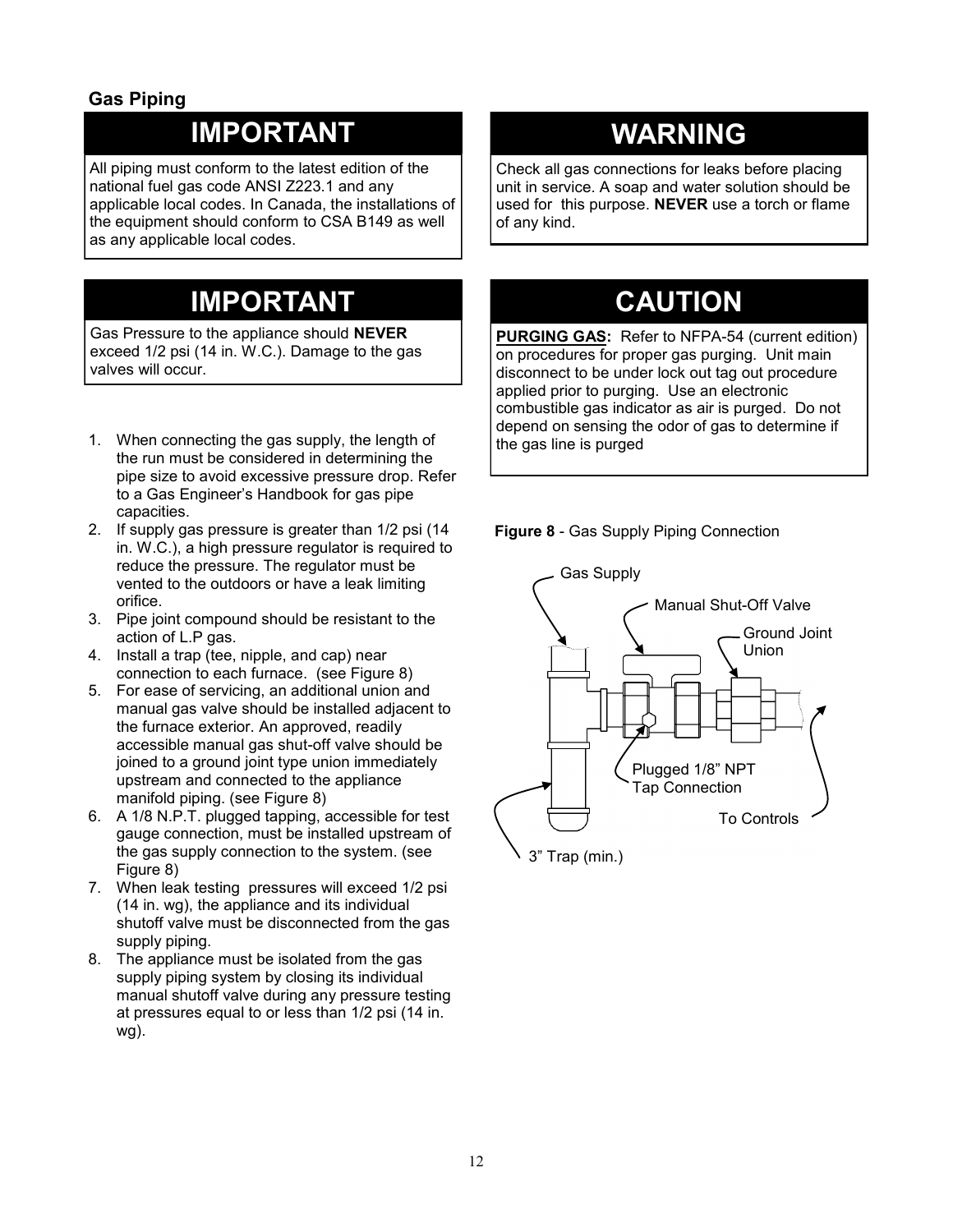### **Electrical Connections**

## **WARNING**

Disconnect all electric power before servicing. Failure to disconnect power before servicing can cause severe personal injury or death.

Refer to wiring diagram shipped with unit for all wiring connections. Wiring diagrams are located inside furnace control access panel. Furnace must be wired in accordance with the furnished diagram.

- 1. Unit must be electrically grounded and all wiring must be done in accordance with applicable local codes and the National Electrical Code, ANSI/NFPA 70, and/or the CSA C22.1 Canadian Electrical code, if an external electrical source is utilized.
- 2. Only use a voltmeter to check for power across terminals.
- 3. In order to determine the size of the power supply lines, check the electrical specification plate located on the unit for ampere requirements.
- 4. On units not ordered with a disconnect switch, it is recommended that a weatherproof disconnect switch be mounted on or near the unit.
- 5. Connect power supply lines from main disconnect switch to unit disconnect switch.
- 6. If original wire supplied with the furnace needs to be replaced, it must be replaced with wiring material having a temperature rating of at least 105°C.
- 7. Install thermostat or remote control station, if supplied, according to wiring diagram.
- 8. Thermostats and remote control stations must be installed in a suitably protected and secure location to prevent tampering and damage. Do not exposed thermostats to physical shocks or jarring before or after installation.

### **Gas Valves**

Combination Valve (Single and Two-Stage)



**Figure 9** - Typical Combination Valve (Note: single stage and two stage look similar. Refer to component label to confirm type)



**Figure 10** - Combination Valve (Top View)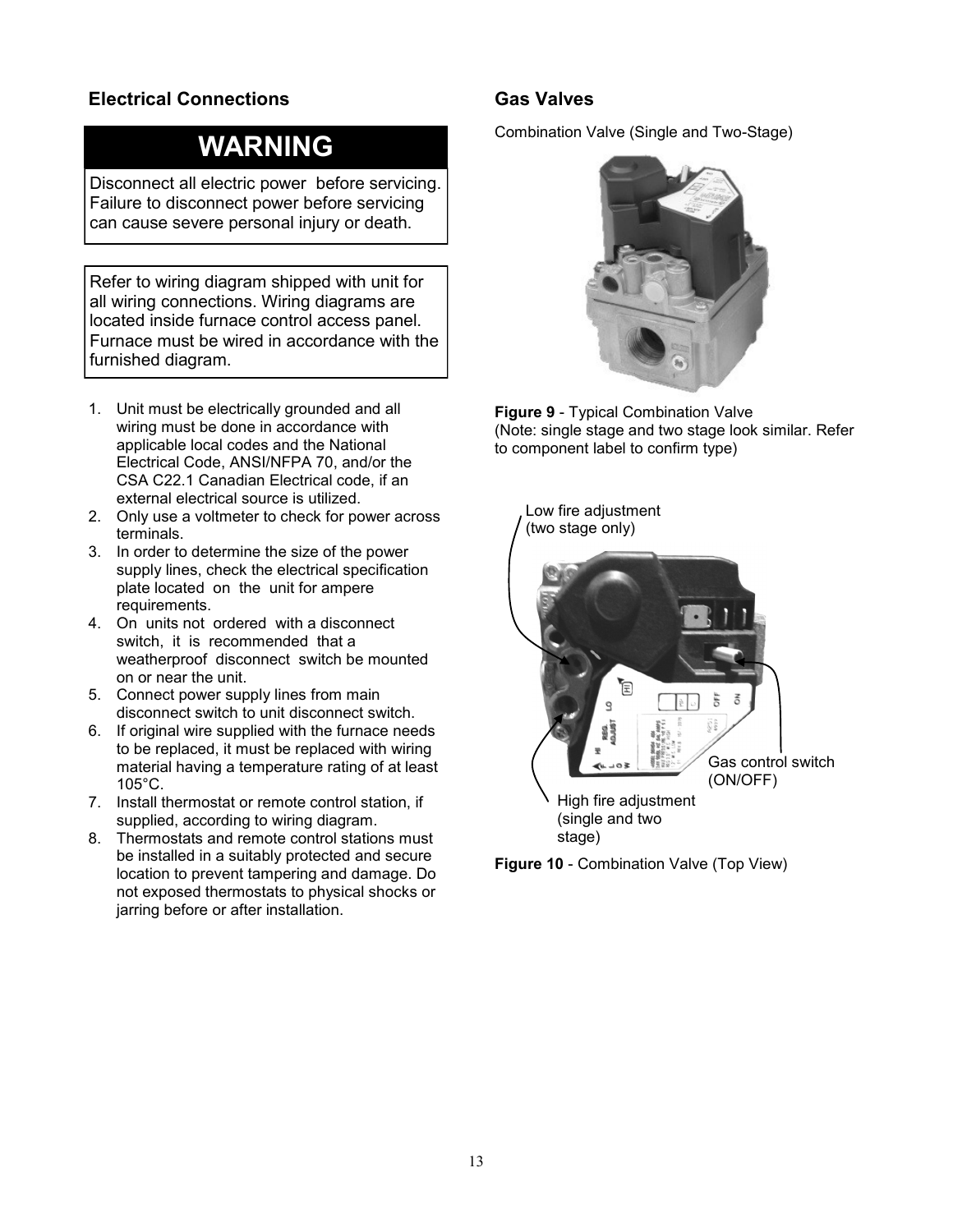### **Modulating Valve**



**Figure 11**– Modulating Valve (model may vary from picture)

## **Firing Rate**

## **IMPORTANT**

Firing rate must NOT be increased above the BTU input shown on the specification plate.

The appliance must be adjusted to the manifold pressure specified on the manufacturer's rating plate.

Make sure combination valve switch is turned ON before setting manifold pressures.

#### **Table 5**

| <b>Fire Rate</b> | Manifold Pressure (in. wg) |         |  |  |
|------------------|----------------------------|---------|--|--|
|                  | Natural Gas                | Propane |  |  |
| <b>High Fire</b> | 3.5                        | 10      |  |  |
| Low Fire         | 11                         | 26      |  |  |

## **Setting Firing Rate**

#### **Two Stage**

A two stage furnace manifold consists of a single input burner manifold and a two stage combination valve.

Two stage control fires the burner at either high fire or low fire. Depending on the demand for heat the burners will switch between low and high fire.

- 1. Turn off all electrical power to the system.
- 2. Remove test port plug on burner manifold and install barb fitting. (1/8" NPT)
- 3. Turn on system power. Set thermostat to call for heat (low stage). Main burner should light.
- 4. Remove regulator cover screw from the low outlet pressure port (Figure 10) and turn screw clockwise to increase pressure, or counterclockwise to decrease pressure. Always adjust regulator according to furnace specifications (see Table 5). Replace regulator cover screw.
- 5. Set thermostat to call for heat (high stage).
- 6. Remove regulator cover screw from the high outlet pressure regulator port (Figure 10) and turn screw clockwise to increase pressure, or counterclockwise to decrease pressure. Always adjust regulator according to furnace specifications (see Table 5). Replace regulator cover screw.
- 7. Turn off all electrical power to system.
- 8. Remove manometer hose and fitting from burner pressure tap.
- 9. Replace burner pressure tap plug.
- 10. Begin normal operation



Burner

**Figure 12**– Two Stage Furnace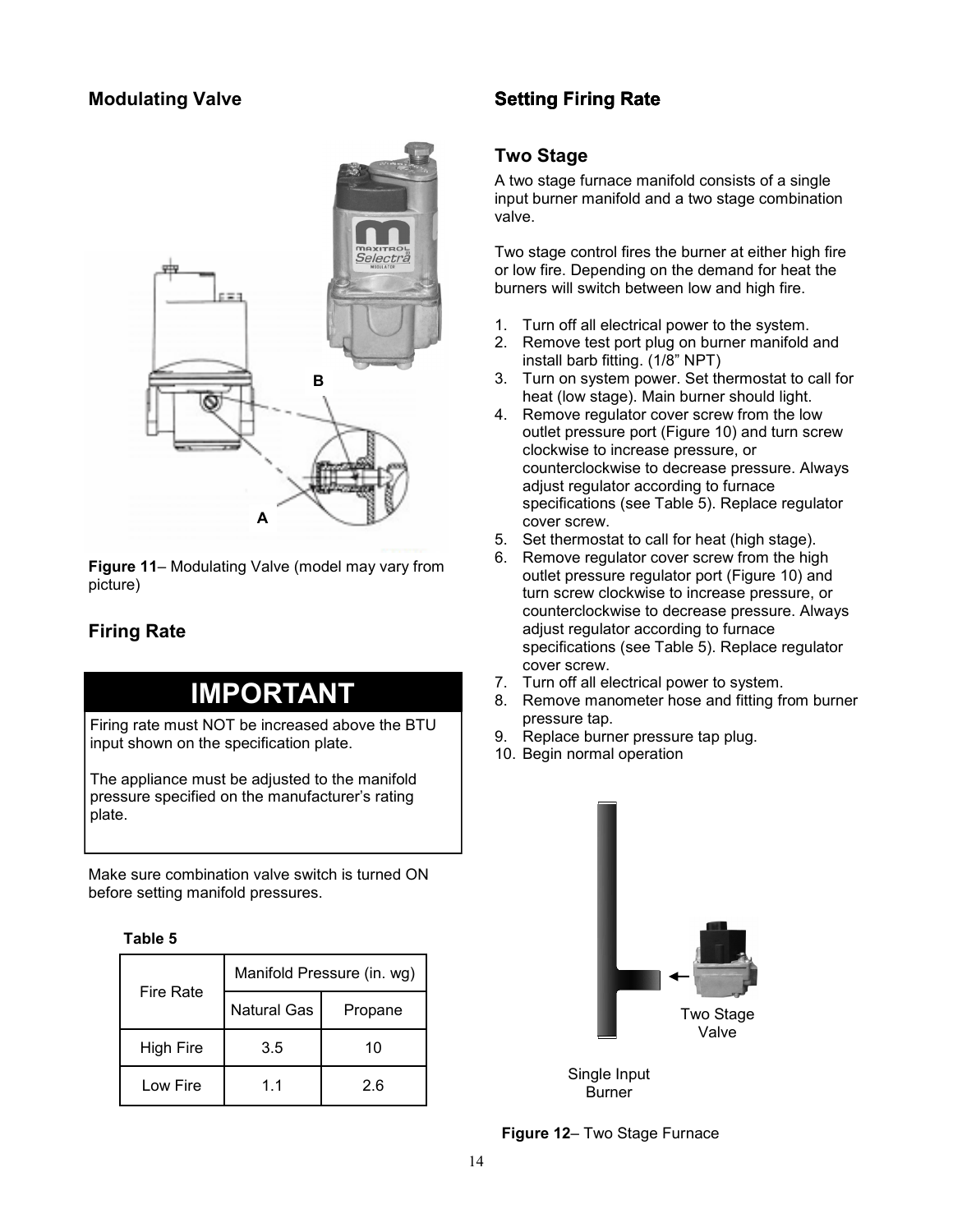## **Setting Firing Rate**

## **Single Stage**

A single stage furnace manifold consists of a single input burner manifold and a single stage combination valve.

Single stage control fires the burner at 100% of rate and remains there until call for heat has been met.

- 1. Turn off all electrical power to the system.
- 2. Remove test port plug on burner manifold and install barb fitting. (1/8" NPT)
- 3. Turn on system power. Set thermostat to call for heat. Main burner should light.
- 4. Remove regulator cover screw from the high outlet pressure regulator port (Figure 10) and turn screw clockwise to increase pressure, or counterclockwise to decrease pressure. Always adjust regulator according to furnace specifications. (See Table 5)
- 5. Replace regulator cover screw.
- 6. Turn off all electrical power to system.
- 7. Remove manometer hose and fitting from burner pressure tap.
- 8. Replace burner pressure tap plug.
- 9. Begin normal operation



**Figure 13** - Single Stage Furnace

## **Modulating Unit**

A Modulation furnace consists of a single input burner manifold, modulating valve and a single stage combination valve. The modulating valve is installed downstream of the combination valve.

Modulating control varies the volume of gas supplied to the burner while the single stage combination valve acts to turn the burner on and off. The modulation allows for the furnace to regulate the heat output that the space requires.

- 1. Turn off all electrical power to the system.
- 2. Remove test port plug on burner manifold and install barb fitting. (1/8" NPT)

3. Turn on system power. Set thermostat to call for heat. Main burner should light.

#### **High Fire Adjustment**

- 4. Rotate selector dial to maximum temperature setting. Voltage to the modulating valve must be at least 18 VDC.
- 5. Remove regulator cover screw from the high outlet pressure regulator port (Figure 10) and turn screw clockwise to increase pressure, or counterclockwise to decrease pressure. Always adiust regulator according to furnace specifications. (See Table 5)
- 6. Replace regulator cover screw.
- **Low Fire Adjustment**
- 7. Disconnect a wire from the modulating valve terminal block. Be careful not to allow wire to come in contact with any other part.
- 8. On the modulating valve (Figure 11), remove bypass cap (A) and turn screw (B) using small screwdriver to desired low fire setting (See table 5). Note: Clockwise screw rotation reduces flow rate. Do not over tighten.
- 9. Replace bypass cap.
- 10. Reconnect wire to modulating valve terminal block.
- 11. Turn off all electrical power to system.
- 12. Remove manometer hose and fitting from burner pressure tap.
- 13. Replace burner pressure tap plug.
- 14. Begin normal operation

Note: The low fire adjustment, on the modulating valve, should be checked whenever high fire is changed.



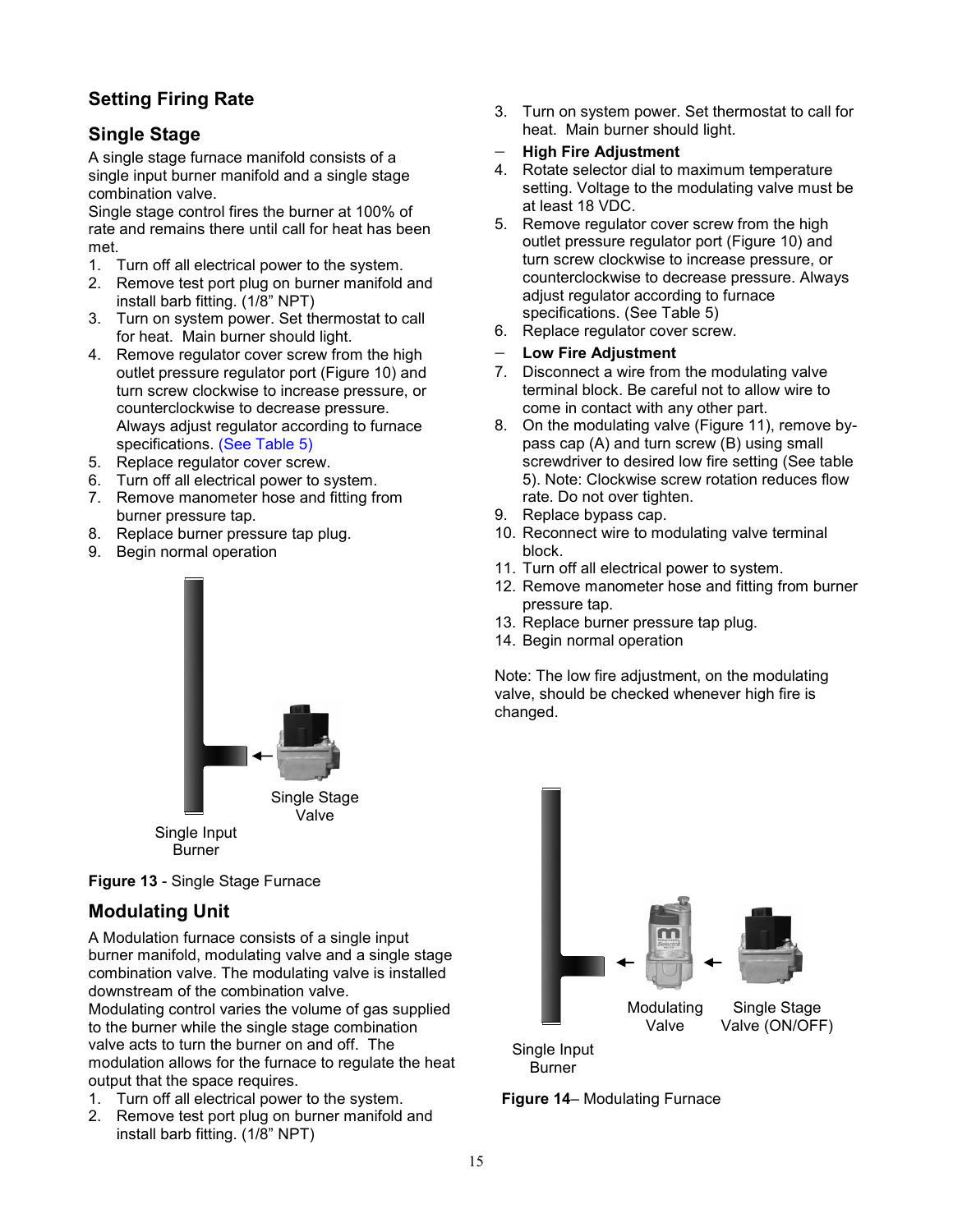## **Setting Firing Rate**

#### **Split Manifold - 4 Stage with Modulation Section**

The split manifold design consists of a split burner manifold with two manifold inputs. The sectioned manifold operates as two independent manifolds sharing a single inducer. This first manifold input is fully modulating and consists of a modulating valve and a single stage combination valve. The second manifold operates as a two stage burner and is connected to a two-stage combination valve.

The split manifold requires that all the valves are set properly.

- 1. Turn off all electrical power to the system.
- 2. Remove test port plug on both burner manifold sections and install barbed fittings. (1/8" NPT)
- 3. Turn on system power. Set thermostat to call for heat. Burner section with modulation should light.
- 4. Set the unit to high fire
- 5. Both burner sections should be on high fire.

Modulated Burner Section (See Figure 15)

- 6. Voltage to the modulating valve must be at least 18 VDC.
- 7. Remove regulator cover screw from the high outlet pressure regulator port on the Single Stage combination valve (Figure 10). Turn screw clockwise to increase pressure, or counterclockwise to decrease pressure. Always adjust regulator according to furnace specifications. (See Table 5)
- 8. Replace regulator cover screw.
- 9. Disconnect a wire from the modulating valve terminal block. Be careful not to allow wire to come in contact with any other part.
- 10. On the modulating valve (Figure 11), remove bypass cap (A) and turn screw (B) using a small screwdriver to desired low fire setting. (See Table 5) Note: Clockwise screw rotation reduces flow rate. Do not over tighten.
- 11. Replace bypass cap.
- 12. Reconnect wire to modulating valve terminal block.

Two Stage Burner Section (See Figure 15)

- 13. Remove regulator cover screw from the high outlet pressure regulator port on the Two Stage combination valve (Figure 10). Turn screw clockwise to increase pressure, or counterclockwise to decrease pressure. Always adjust regulator according to furnace specifications. (See Table 5)
- 14. Replace regulator cover screw.
- 15. Force valve to low fire stage by disconnecting wire from the high fire terminal. Be careful not to allow wire to come in contact with any other part.
- 16. Remove regulator cover screw from the low outlet pressure port (Figure 10) and turn screw clockwise to increase pressure, or counterclockwise to decrease pressure. Always adjust regulator according to furnace specifications (see Table 5).
- 17. Reconnect wire back to high fire terminal.
- 18. Replace regulator cover screw.
- 19. Turn off all electrical power to system.
- 20. Remove manometer hose and fitting from burner pressure tap.
- 21. Replace burner pressure tap plug.
- 22. Begin normal operation

Note: The low fire adjustment, on the modulating valve, should be checked whenever high fire is changed.



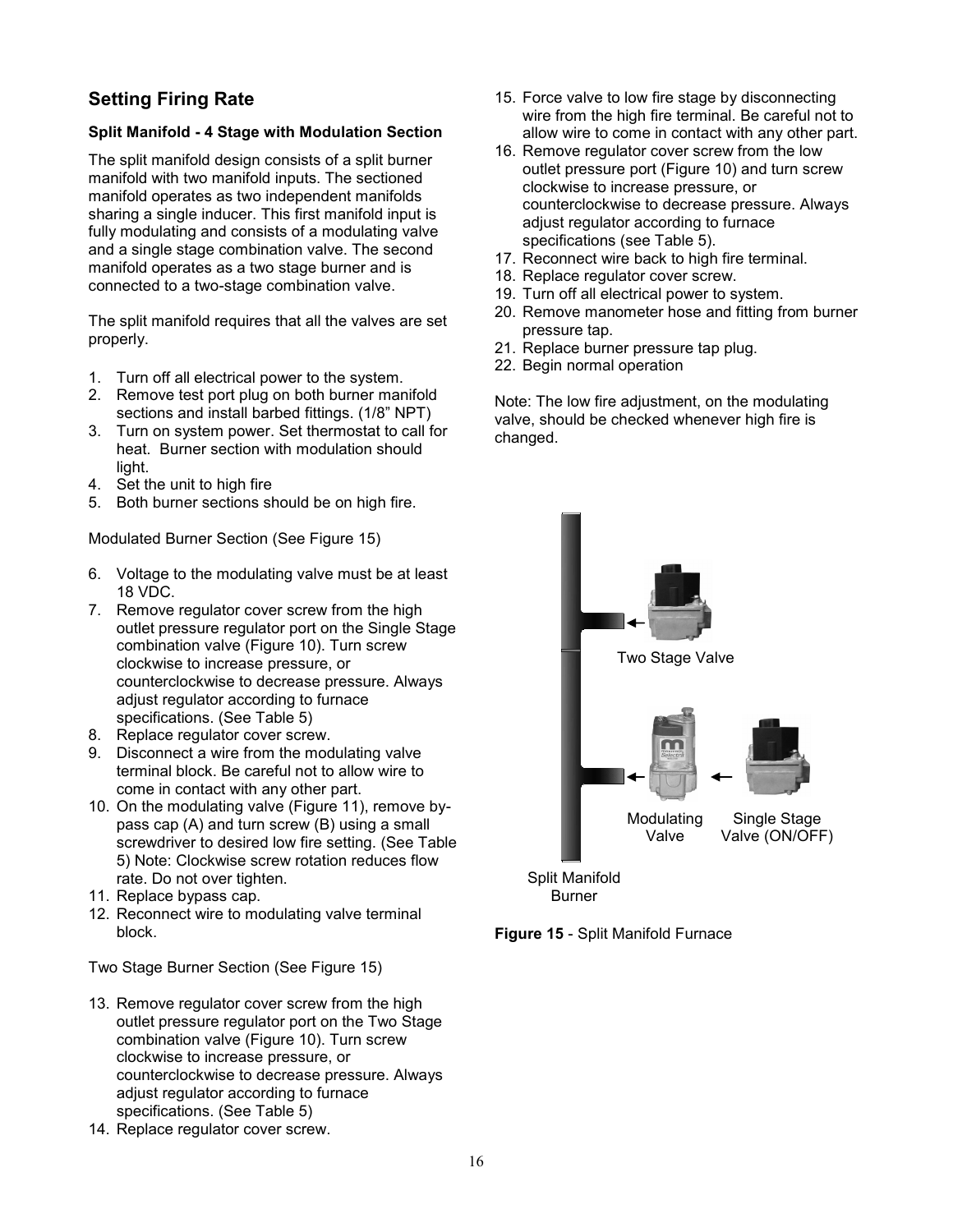## **Sequence Of Operation**

#### **Heat Cycle**

When the Season Switch (SW) or customer provided contact (CU) (via DDC or BMS) calls for the burner circuit to be enabled :

The direct ignition control checks to see the limit switch is closed and the combustion blower pressure switch is open. If the pressure switch is closed for 5 seconds, the control will flash the proper error code and wait indefinitely for the pressure switch to open. If the pressure switch is open, the control proceeds to pre-purge.

#### **Pre-Purge**

The control energizes the inducer draft motor and waits for the pressure switch to close. If the pressure switch does not close within 30 seconds of the inducer being energized, the proper error code will flash. The inducer runs until the pressure switch closes or the call for heat is removes. If the pressure switch closes, the error code is reset and the ignition sequence continues. When the pressure switch is proven closed, the control begins the pre-purge time. If flame is present any time while in pre-purge, the pre-purge time is restarted. If flame is present, long enough to cause lockout, the control responds. The control runs the inducer for the pre-purge time, and then proceed to the ignition trial period.

#### **Ignition Trial**

The control energizes the spark and gas valve solenoids. The inducer remains energized. Any time flame is sensed above the spark Off level, spark is turned off. If flame drops below the flame lost level during ignition trial, spark turns back on. The control monitors flame level for the entire ignition trial time. If, at the end of ignition trial, flame is sensed above the run level, the control proceeds to run mode. If flame is not sensed above the Run level at the end of ignition trial, the control de-energizes the gas valve and proceeds with ignition retries.

**Single Stage** - The burner lights at High fire and remains at high fire.

**Two Stage** - Depending on call for heat, the burner will light at either the low or high fire setting. As the heating demand changes, the controller will switch the valve between high and low fire.

**Modulation** - Burner will ignite and modulate between the low and high fire set points.

**Split Manifold** - The modulated section of the split manifold ignites. As the demand for heat increases the modulated section will modulate towards high fire. If demand for heat increases the controller will ignite the two stage burner section. The two stage section will switch between High, Low and Off depending on need. The modulated section will remain on and modulating throughout cycle.

#### **Run**

Control inputs are continuously monitored to ensure limit and pressure switches are closed, flame is established, and the thermostat call for heat remains. When the thermostat call for heat is removed, the control de-energizes the gas valve and begins postpurge. If the control is in run mode for 1 hour, the retry and recycle counter is cleared.

#### **Post Purge**

The inducer output remains on for the selected postpurge period after the thermostat is satisfied.

#### **Check Safety shutoff Operation:**

- 1. Shut off the gas supply at the manual gas valve ahead of the appliance.
- 2. Set the thermostat to call for heat. System should operate as indicated in normal heat cycle to lockout.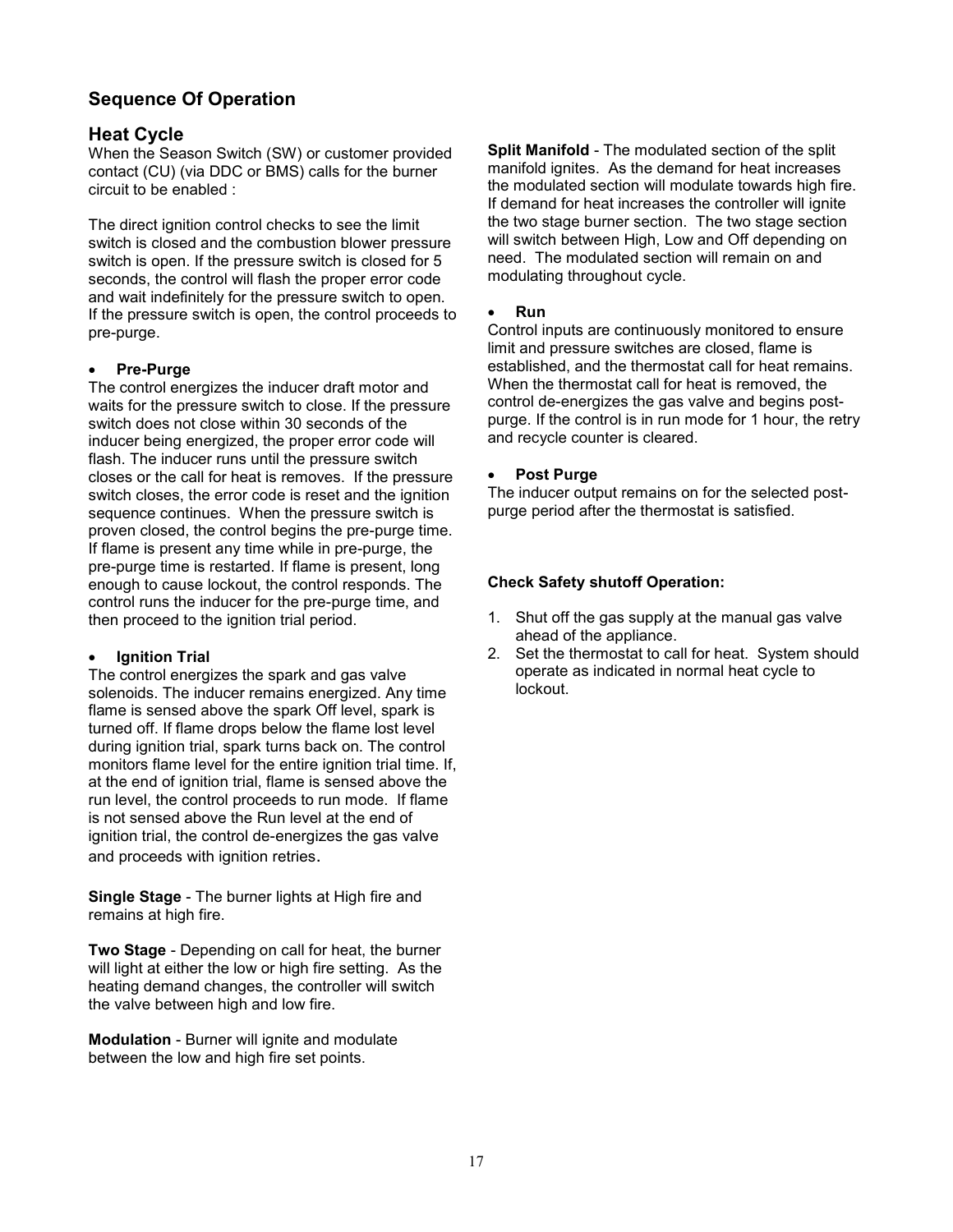## **Troubleshooting: LED codes**

| <b>LED Blinking</b><br><b>Pattern</b> | <b>Indicates</b>                                                                                                                             | <b>Inspect/Solutions</b>                                                                                                                                                                                                       |
|---------------------------------------|----------------------------------------------------------------------------------------------------------------------------------------------|--------------------------------------------------------------------------------------------------------------------------------------------------------------------------------------------------------------------------------|
| Short Flashing                        | Control powered (without call for<br>Heat)                                                                                                   |                                                                                                                                                                                                                                |
| <b>Heartbeat Call</b><br>for heat     | Normal Operation                                                                                                                             |                                                                                                                                                                                                                                |
| $\overline{2}$                        | Venter proving switch closed when<br>should be open                                                                                          | 1.<br>Air proving switch is jumpered or miswired.<br>Blockage in tubing connecting venter to proving<br>2.<br>switch.<br>3.<br>Faulty Venter proving switch.                                                                   |
| 3                                     | Venter proving switch open when<br>should be closed                                                                                          | Air proving switch has loose or disconnected wire.<br>1.<br>2.<br>Air intake or flue outlet are obstructed or blocked.<br>3.<br>Blockage in tubing connecting venter to proving<br>switch.<br>4. Faulty Venter proving switch. |
| 4                                     | Limit circuit open                                                                                                                           | 1. Gas input too high. Check burner operating<br>pressure.<br>2.<br>Inadequate or uneven airflow across heat<br>exchanger.<br>Check limit switch wiring<br>3.<br>Faulty limit switch<br>4.                                     |
| 5                                     | Flame sensed out of sequence<br>flame still present                                                                                          | $\mathbf{1}$ .<br>Flame sensor is bad<br>2.<br>Perform power reset. Gas valve relay is either<br>welded or failed open or gas valve is connected<br>improperly.                                                                |
| $6 + 1$                               | Soft Lockout*: Failed to light<br>during four ignition trials                                                                                | 1. Combination valve turned off.<br>2.<br>Spark ignitor is disconnected, loose connection or<br>damaged.<br>Flame rod disconnected, loose connection or<br>3.<br>damaged.<br>4. Burner manifold pressure too low.              |
| $6 + 2$                               | Soft Lockout*: Limit circuit opened<br>during run (recycle counter is at its<br>maximum)                                                     | 1. Gas input too high. Check burner operating<br>pressure.<br>2.<br>Inadequate or uneven airflow across heat<br>exchanger.<br>3.<br>Check limit switch wiring<br>Faulty limit switch<br>4.                                     |
| $6 + 3$                               | Soft Lockout*: Venter proving<br>switch opened during run: did not<br>reclose within 2 seconds (flame<br>lost and recycle is at its maximum) | 1. Air proving switch has loose or disconnected wire.<br>2. Air intake or flue outlet are obstructed or blocked.<br>3. Blockage in tubing connecting venter to proving<br>switch.<br>4. Faulty Venter proving switch.          |

## **Status LED Codes Pattern**

\* Soft lockout—furnace will automatically reset from soft lockout after 60 minutes. Soft lockout mode can be cleared by turning power off to the furnace for five seconds or longer and turning it back on. The interrupted power supply clears the lockout and will allow the unit to attempt normal operation again.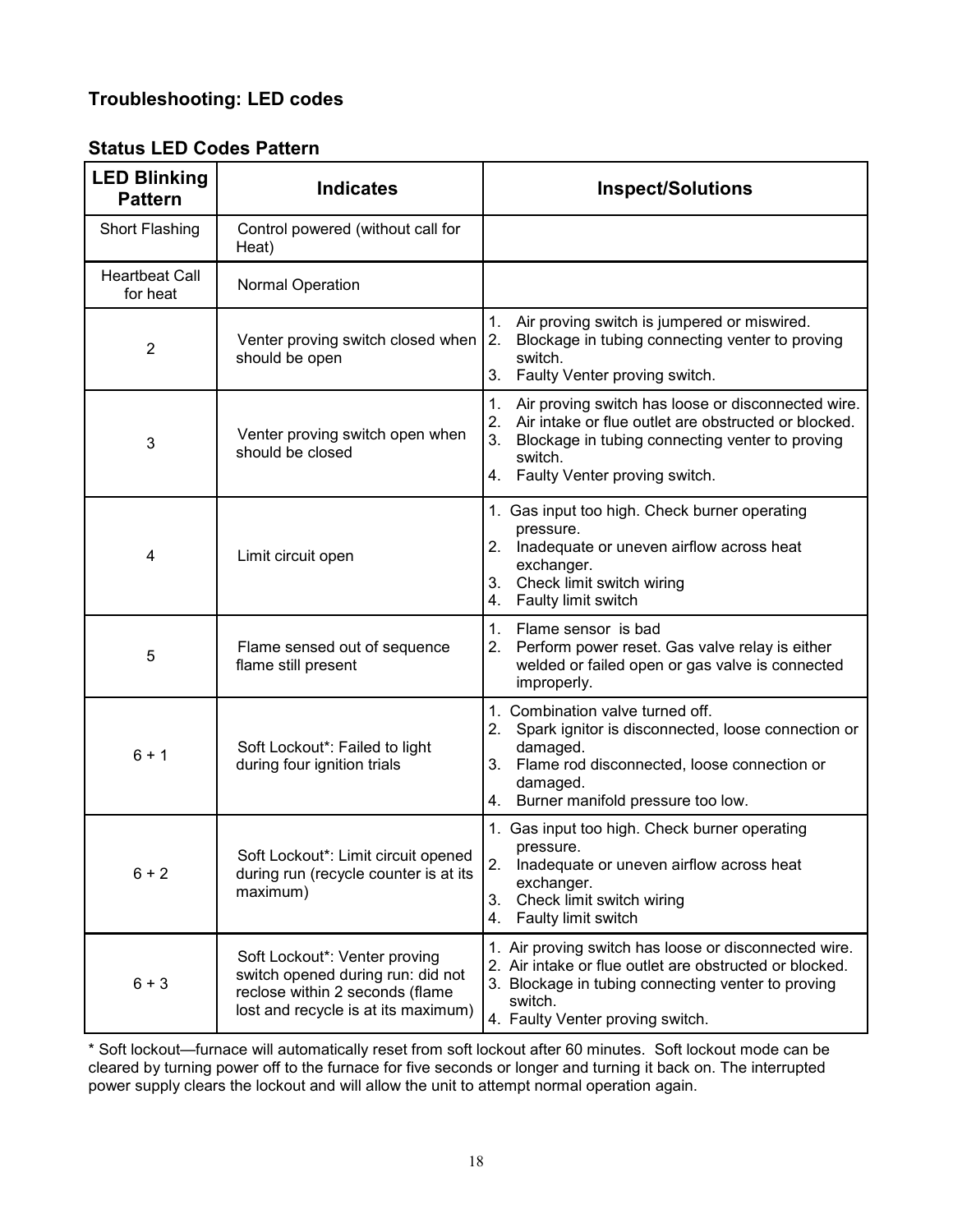## **Troubleshooting: LED codes**

|  |  |  |  | <b>Status LED Code Pattern (continued)</b> |
|--|--|--|--|--------------------------------------------|
|--|--|--|--|--------------------------------------------|

| <b>LED Blinking</b><br><b>Pattern</b> | <b>Indicates</b>                                                                              | <b>Inspect/Solutions</b>                                                                                                                                                                                                                                          |
|---------------------------------------|-----------------------------------------------------------------------------------------------|-------------------------------------------------------------------------------------------------------------------------------------------------------------------------------------------------------------------------------------------------------------------|
| $6 + 4$                               | Soft Lockout*: Flame failed during<br>run: (recycle is at its maximum)                        | 1. Air proving switch has loose or disconnected wire.<br>2. Check flame rod and flame rod wiring.<br>3. Air intake or flue outlet are obstructed or blocked.<br>4. Blockage in tubing connecting venter to proving<br>switch.<br>5. Faulty Venter proving switch. |
| $6 + 5$                               | Soft Lockout*: Flame sensed out<br>of sequence and is gone now                                | 1. Check flame rod and flame rod wiring.                                                                                                                                                                                                                          |
| $7 + 1$                               | Lockout: Bad fuse detected                                                                    | 1. Replace Fuse                                                                                                                                                                                                                                                   |
| $7 + 2$                               | Lockout: Low voltage on 24VAC<br>input                                                        | 1. Check transformer voltage                                                                                                                                                                                                                                      |
| $7 + 3$                               | <b>Contact Hastings HVAC</b>                                                                  |                                                                                                                                                                                                                                                                   |
| $7 + 4$                               | Lockout: Flame Rod shorted to<br>ground or there is a big leakage<br>from flame rod to ground | 1. Switch power off and check flame rod and flame<br>rod wiring.                                                                                                                                                                                                  |
| $7 + 5$                               | Lockout: Gas Valve Fault                                                                      | 1. Perform power reset. Gas valve relay is either<br>welded or failed open or gas valve is connected<br>improperly. If gas valve is fine and error is<br>reported again furnace control must be replaced.                                                         |
| $7 + 6$                               | Lockout: Internal Hardware Error<br>detected                                                  | 1. Perform power reset. Furnace Control must be<br>replaced if error appears again after power-up.                                                                                                                                                                |

\* Soft lockout—furnace will automatically reset from soft lockout after 60 minutes. Soft lockout mode can be cleared by turning power off to the furnace for five seconds or longer and turning it back on. The interrupted power supply clears the lockout and will allow the unit to attempt normal operation again.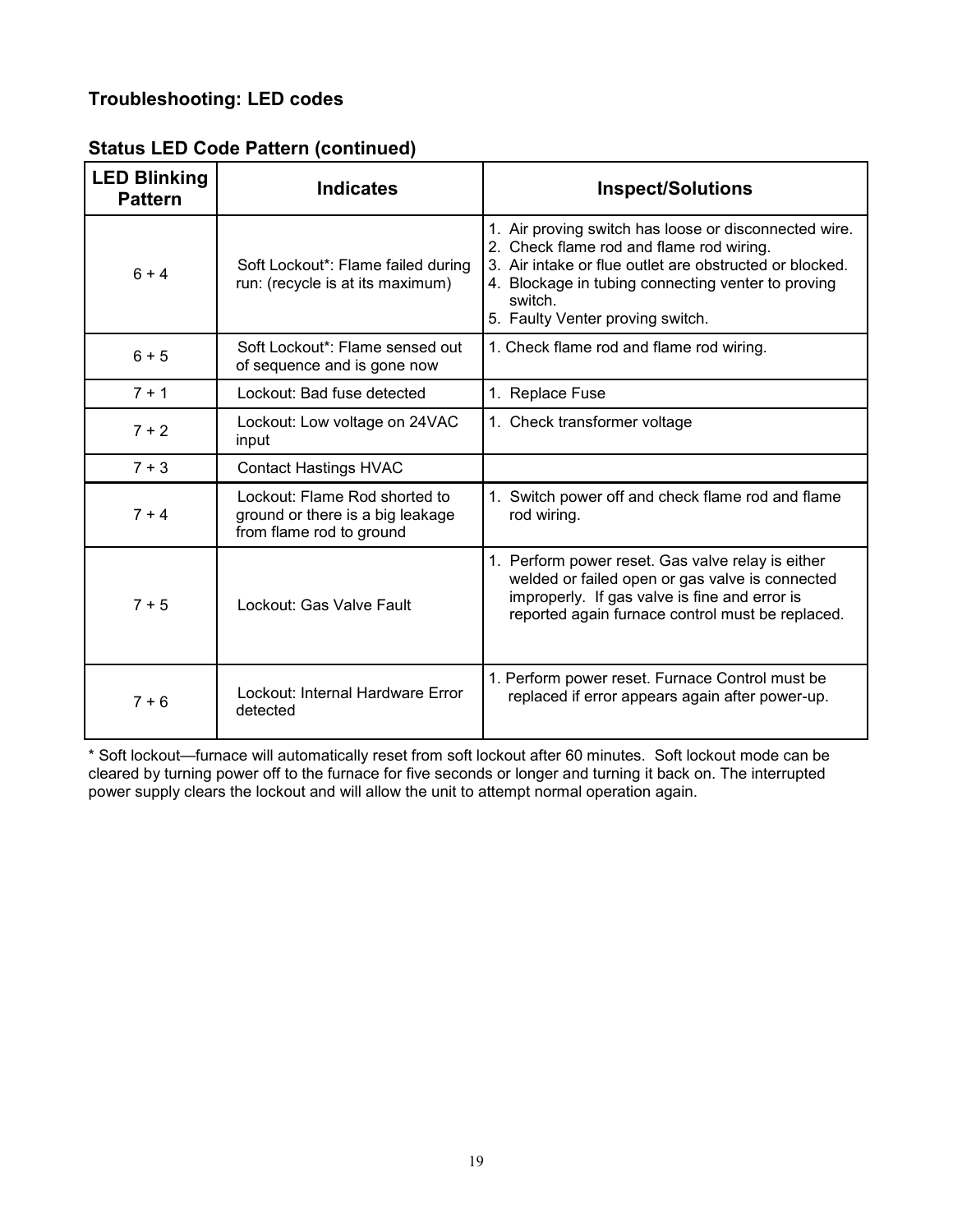| <b>Gas Odor</b>                                                       |                                                                                                                                                                                                                                                                                                                                          |  |
|-----------------------------------------------------------------------|------------------------------------------------------------------------------------------------------------------------------------------------------------------------------------------------------------------------------------------------------------------------------------------------------------------------------------------|--|
| <b>SHUT OFF GAS SUPPLY IMMEDIATELY!</b>                               |                                                                                                                                                                                                                                                                                                                                          |  |
| Possible Cause                                                        | <b>Corrective Measures</b>                                                                                                                                                                                                                                                                                                               |  |
| 1. Leaking gas or burner manifold                                     | Use an electronic combustible gas indicator to locate<br>gas leaks on piping to unit, and internal piping and gas<br>controls.                                                                                                                                                                                                           |  |
| 2. Negative pressure in building                                      | Indoor units must have adequate combustion air. If<br>heaters are installed in a closed room, provide an<br>outside opening of one square inch per 1,000 BTU for<br>combustion air alone.                                                                                                                                                |  |
| <b>Burner fails to light</b>                                          |                                                                                                                                                                                                                                                                                                                                          |  |
| Possible Cause                                                        | <b>Corrective Measures</b>                                                                                                                                                                                                                                                                                                               |  |
| 1. Gas supply is off                                                  | Make sure all manual shutoff valves are open.                                                                                                                                                                                                                                                                                            |  |
| 2. Combination valve is turned "OFF"                                  | Turn combination valve "ON"                                                                                                                                                                                                                                                                                                              |  |
| 3. No call for heat                                                   | Make sure the thermostat is calling for heat                                                                                                                                                                                                                                                                                             |  |
| 4. Faulty High limit switch                                           | Check all wiring to high limit. Check that high limit<br>switch is closed. If switch is open and no heat is being<br>applied replace switch.                                                                                                                                                                                             |  |
| 5. Faulty Spark Igniter                                               | Check wiring to spark igniter and make sure it is<br>grounded properly and there is not a crack in porcelain.<br>The spark gap should be .125". Replace the spark<br>igniter if there is a crack or improper spark gap.                                                                                                                  |  |
| 6. Main gas valve                                                     | Make sure minimum supply pressure (see specification<br>plate) is being supplied to main valve. Confirm that<br>burner manifold pressure is adjusted correctly. Check<br>all wiring/connections between ignition module and<br>main gas valve are correct. If module and wiring<br>inspections are satisfactory, replace main gas valve. |  |
| 7. Faulty venter proving switch                                       | Check that wiring/connections are correct and not<br>loose. The air intake or flue outlet should not be<br>obstructed or blocked. Make sure that the tubing<br>connecting the venter to the air proving switch is not<br>clogged or kinked. If all inspections are satisfactory<br>replace switch.                                       |  |
| Call for heat ends but main burners continue to operate.<br>$\bullet$ |                                                                                                                                                                                                                                                                                                                                          |  |

| Possible Cause                                                            | Corrective Measures                                                                                                                                      |
|---------------------------------------------------------------------------|----------------------------------------------------------------------------------------------------------------------------------------------------------|
| 1. Faulty thermostat/controller or short circuit in<br>respective wiring. | Repair or replace.                                                                                                                                       |
| 2. Main gas valve stuck in open position or inoperative<br>module         | Remove MV lead at gas valve. If valve does not close,<br>replace valve. If main gas valve and thermostat/<br>controller are ok, replace ignition module. |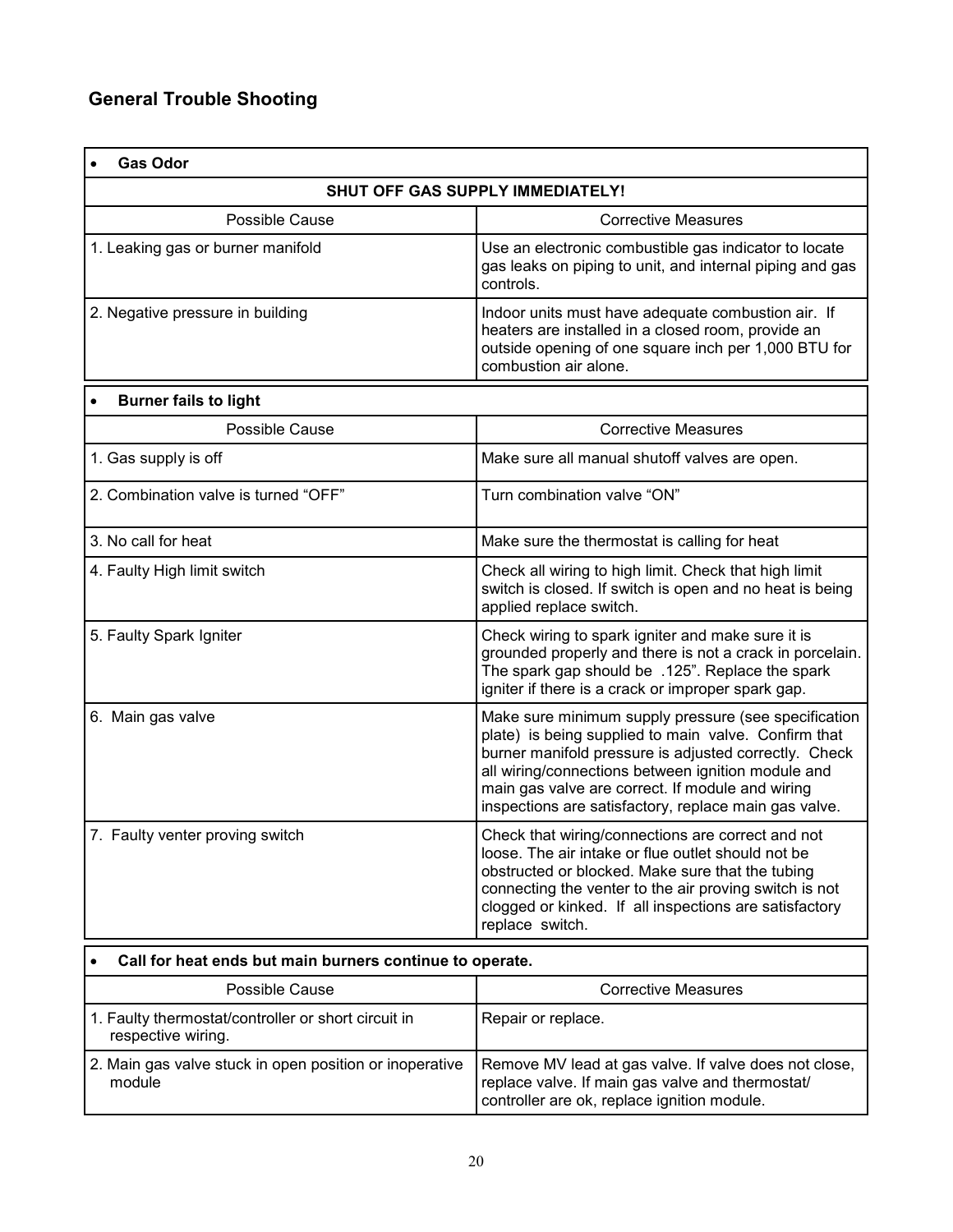## **General Trouble Shooting**

| Burner shutdown before call for heat is satisfied                            |                                                                                                                                                                                                                                                                                                              |
|------------------------------------------------------------------------------|--------------------------------------------------------------------------------------------------------------------------------------------------------------------------------------------------------------------------------------------------------------------------------------------------------------|
| Possible Cause                                                               | <b>Corrective Measures</b>                                                                                                                                                                                                                                                                                   |
| 1. Faulty High limit switch                                                  | Check all wiring to high limit. Check that high limit<br>switch is closed. If switch is open and no heat is being<br>applied replace switch.                                                                                                                                                                 |
| 2. Interrupted gas supply to unit or faulty main gas<br>valve                | Check gas supply. Inspect main gas valve or operator<br>as necessary.                                                                                                                                                                                                                                        |
| 3. Faulty system ground, flame sensing circuit, wiring<br>and or connections | If ground is poor, nuisance shutdowns may occur<br>occasionally even though burner operation is normal at<br>the time of inspection. Check all ground wires and<br>connections. Inspect flame rod. Clean or replace if<br>needed. Check and correct wiring/connections<br>between module and main gas valve. |
| 4. Faulty Ignition Module                                                    | If all previous checks are satisfactory and burners<br>continue to shut-down, replace module.                                                                                                                                                                                                                |

| Delayed ignition                                    |                                                                                                                                                                                                                                                                                                                                          |  |
|-----------------------------------------------------|------------------------------------------------------------------------------------------------------------------------------------------------------------------------------------------------------------------------------------------------------------------------------------------------------------------------------------------|--|
| Possible Cause                                      | <b>Corrective Measures</b>                                                                                                                                                                                                                                                                                                               |  |
| 1. Improper (too high or low) gas pressure at unit. | Make sure minimum supply pressure (see specification<br>plate) is being supplied to main valve. Confirm that<br>burner manifold pressure is adjusted correctly. Check<br>all wiring/connections between ignition module and<br>main gas valve are correct. If module and wiring<br>inspections are satisfactory, replace main gas valve. |  |
| 2. Faulty Spark Igniter                             | Check wiring to spark igniter and make sure it is<br>grounded properly and there is not a crack in porcelain.<br>The spark gap should be .125". Replace the spark<br>igniter if there is a crack or improper spark gap.                                                                                                                  |  |

| Furnace overheats or cycles on limit switch |                                                                                                                                                                                   |
|---------------------------------------------|-----------------------------------------------------------------------------------------------------------------------------------------------------------------------------------|
| Possible Cause                              | <b>Corrective Measures</b>                                                                                                                                                        |
| 1. Supply gas pressure too high.            | Make sure pressure being supplied to main valve does<br>not exceed pressure called out on specification plate.<br>Confirm that burner manifold pressure is adjusted<br>correctly. |
| 2. Faulty High Limit Switch                 | Check all wiring to high limit. Check that high limit<br>switch is closed. If switch is open and no heat is being<br>applied replace switch.                                      |
| 3. Inadequate air through furnace           | Check to see that correct airflow CFM is passing<br>through duct furnace. (see table XXX)                                                                                         |
| 4. Poor airflow through furnace.            | Airflow through furnace should be uniform. Review<br>"DUCTWORK" section.                                                                                                          |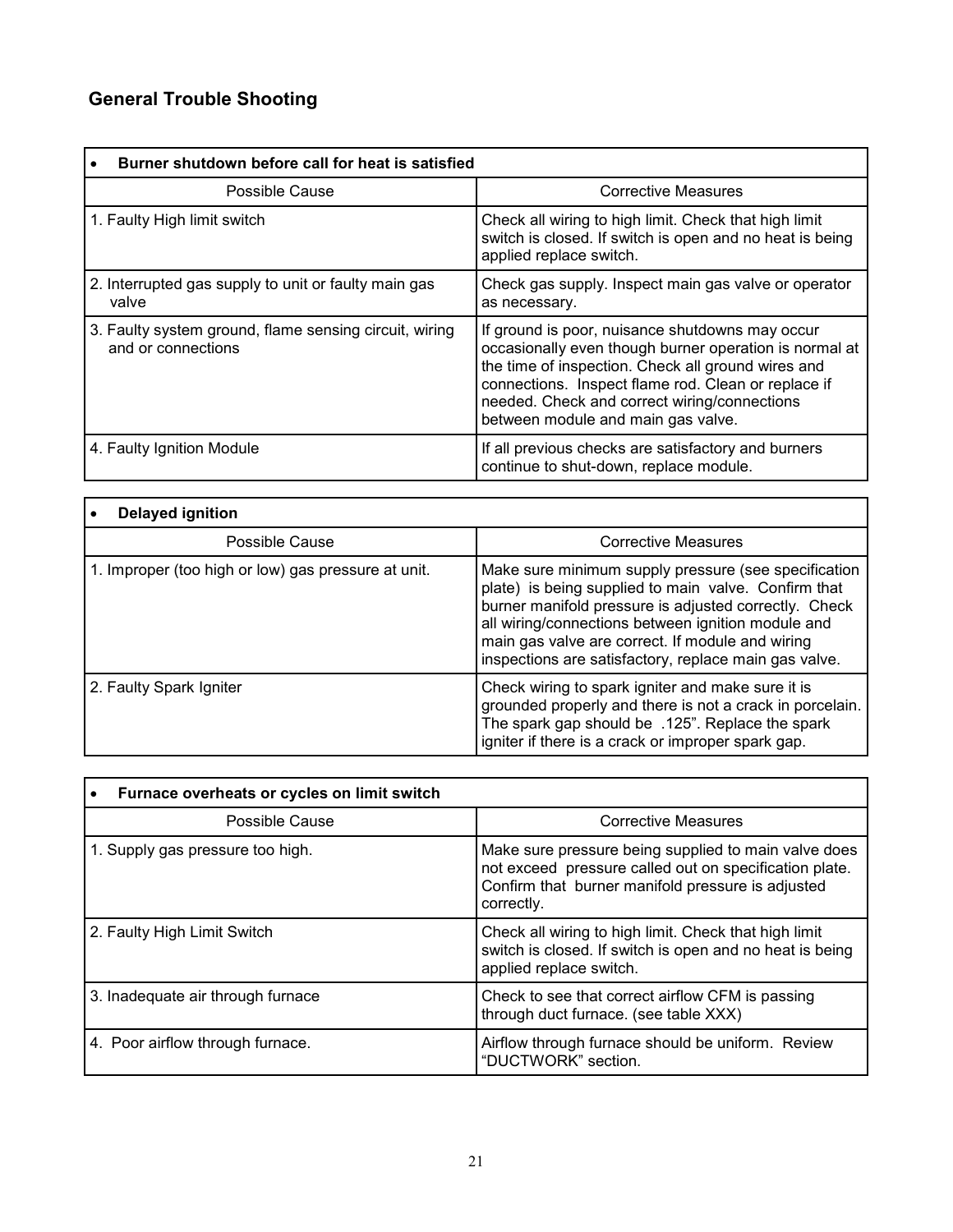#### **Maintenance**

#### **Notice:**

The heater and vent system should be inspected by a qualified service technician on an annual basis. Service should occur before each heating season.

## **WARNING**

**Disconnect power and gas supplies before servicing unit.**

#### **Combustion Blower**

The motor requires minimal maintenance. Removal of surface dirt and grime on the motor exterior surfaces is all that should be necessary. The sealed motor bearings DO NOT require lubrication, as they are pre-lubricated.

Clean and inspect combustion blower wheel blades. If wheel blades are damaged, combustion blower will need to be replaced.

#### **Burners and Orifices**

In order for the furnace to operate properly the burners and orifices should be inspected for any dirt and debris build-up. If burners or orifices require cleaning follow these procedures:

- 1. Turn **OFF** all gas and electrical supply to the unit.
- 2. Disconnect gas supply union.
- 3. Remove the front cover panels of the furnace.
- 4. Remove burner and manifold assembly.
- 5. Inspect each burner and orifice.
- 6. Remove any dirt, dust or debris from the burners using a wire brush and/or compressed air.
- 7. Confirm that the orifices are clean. Use compressed air and/or aerosol degreaser to clean orifice.
- 8. Look inside the heat exchanger tubes and make sure they are clear of debris. Wire brush the inside surfaces of the heat exchanger to remove any foreign matter.
- 9. Reattach the burner and manifold assembly.
- 10. Reconnect gas supply.
- 11. Check all gas connections for leaks.
- 12. Turn **ON** electrical supply to the unit.
- 13. Perform start-up procedure to confirm operation

#### **Automatic Gas Valve**

Confirm that the combination gas valve is operating properly.

- 1. Set thermostat so that the furnace will begin operation.
- 2. Once the burner is operating, lower thermostat setting. The gas valve should close.
- 3. Confirm that the burners have extinguished completely.

#### **Electrical**

Check all wiring and connections. Tighten any loose connections. If original wire supplied with the furnace needs to be replaced, it must be replaced with wiring material having a temperature rating of at least 105°C.

#### **Vent**

Termination vents with screens require periodic cleaning to prevent the loss of proper venting, which can trip the blocked vent switch .